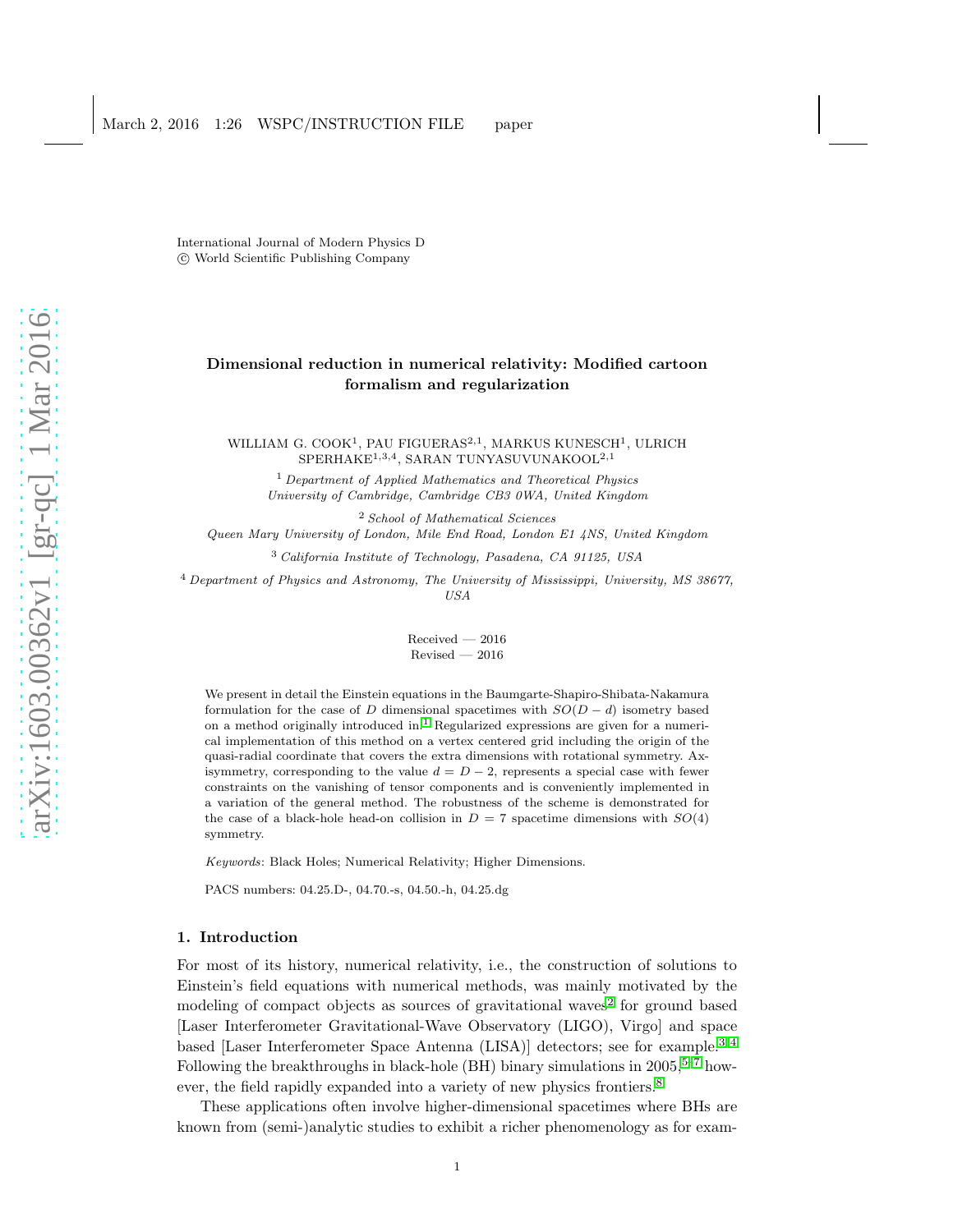ple through the existence of topologically non-spherical horizons or gravitational instabilities.[9](#page-22-7) Despite considerable progress through analytic, perturbative and numerical methods, our understanding of the properties of these higher-dimensional BHs is still a long way from the level of maturity obtained in the four-dimensional case. Yet, applications of numerical relativity to BHs in  $D > 4$  have already revealed a plethora of exciting results.

Critical spin parameters have been identified above which Myers-Perry[a](#page-1-0) BHs become unstable to bar mode perturbations and migrate to more slowly spinning BHs via GW emission.<sup>[11,](#page-22-8) [12](#page-22-9)</sup> The celebrated Gregory-Laflamme instability<sup>[13](#page-22-10)</sup> has been shown to lead to the formation of naked singularities in finite asymptotic time in numerical simulations of black strings in  $D = 5$  dimensions.<sup>[14](#page-22-11)</sup> Most recently, a similar behaviour has been identified in evolutions of thin black rings demonstrating the first violation of cosmic censorship for a generic type of asymptotically flat initial  $data$ <sup>[15](#page-22-12)</sup> see also<sup>[16](#page-22-13)</sup> for a perturbative study. Applications of the gauge-gravity duality often consider  $D = 5$  dimensional BHs in asymptotically Anti de Sitter (AdS) spacetimes such that the dual Conformal Field Theory (CFT) lives on the  $D = 4$ dimensional (conformal) boundary of the spacetime. Applications of this AdS/CFT correspondence include the thermalization of quark-gluon plasma, turbulence or jet quenching in heavy-ion collisions;  $\sec^{17-22}$  $\sec^{17-22}$  $\sec^{17-22}$  and references therein.

BH collisions provide fertile ground for numerical relativity in higher dimensions. First, we obtain unprecedented insight into the dynamics of general relativity in its most violent, non-linear regime. Furthermore, the so-called TeV gravity scenarios provide solutions to the hierarchy problem in terms of large ( $\sim$  sub millimeter) extra dimensions<sup>[23](#page-23-1)[–25](#page-23-2)</sup> or infinite extra dimensions with a warp factor<sup>[26,](#page-23-3)27</sup> which are accessible to gravity but no other standard-model interactions. If correct, these theories open up the possibility of BH formation in particle collisions or in cosmic ray showers.[28–](#page-23-5)[30](#page-23-6) Valuable input for the analysis of experimental data at the Large Hadron Collider includes the scattering cross-section and energy loss in GWs. Numerical relativity has provided us with a rather comprehensive understanding of these collisions in  $D = 4,3^{1-39}$  $D = 4,3^{1-39}$  $D = 4,3^{1-39}$  which the community now starts extending to higher  $D^{40-43}$  $D^{40-43}$  $D^{40-43}$  For more details on these new areas in numerical relativity research see.<sup>[8](#page-22-6)</sup>

Numerical simulations of BH spacetimes in higher dimensions are a challenging task. First and foremost this is simply a consequence of the required computational resources. Simulations in  $D = 4$  require of the order of  $\mathcal{O}(10^2)$  cores and  $\mathcal{O}(10^2)$  Gb of memory. Each extra spatial dimension introduces an additional factor of  $\mathcal{O}(10^2)$ grid points and correspondingly more memory and floating point operations. Even with modern high-performance computing systems, this sets practical limits on the feasibility of accurately evolving higher-dimensional spacetimes. At the same time, many of the outstanding questions can be addressed by imposing symmetry assumptions on the spacetimes in question such as planar symmetry in modeling asymptotically AdS spacetimes,<sup>[18](#page-22-15)</sup> cylindrical symmetry for black strings<sup>[14](#page-22-11)</sup> or dif-

<span id="page-1-0"></span><sup>&</sup>lt;sup>a</sup>These BHs are the higher dimensional analogues of the Kerr solution.<sup>[10](#page-22-16)</sup>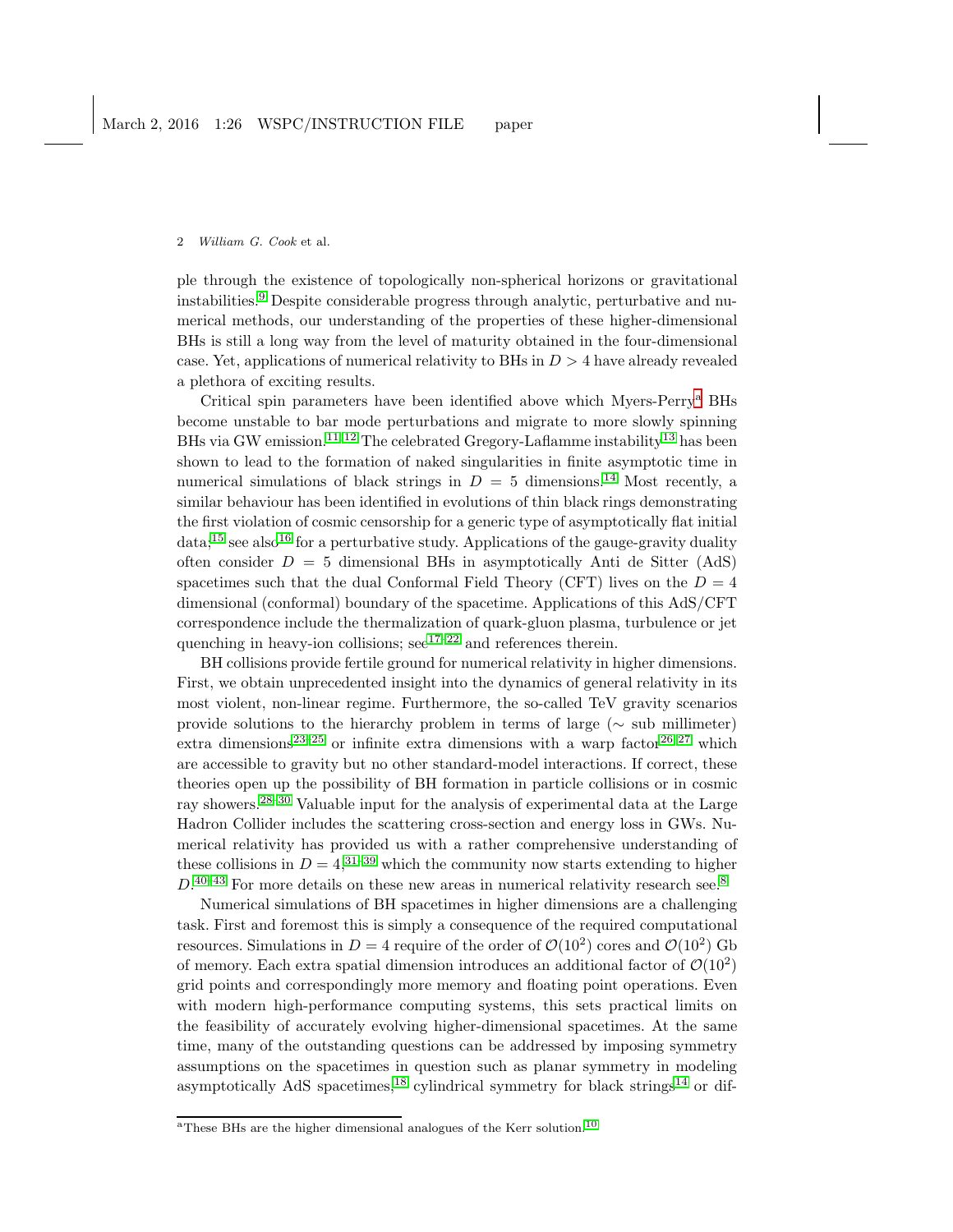ferent types of rotational symmetries.[15](#page-22-12) This can be achieved in practice by either (i) using a specific form of the line element that directly imposes the symmetry in question (see e.g.<sup>[18](#page-22-15)</sup>), (ii) starting with a generic line element and applying dimensional reduction through isometry (see e.g.  $44-46$  $44-46$ ) or (iii) implementing the symmetry through a so-called *Cartoon method*.<sup>[47](#page-23-13)</sup> Here we are concerned with the latter approach and, more specifically, with a modification thereof originally introduced  $in<sup>1</sup>$  $in<sup>1</sup>$  $in<sup>1</sup>$ (see also<sup>[12,](#page-22-9) [48,](#page-23-14) [49](#page-23-15)</sup>) which we will henceforth refer to as the modified Cartoon method.

This article is structured as follows. In Sec. [2,](#page-2-0) we introduce the notation used throughout our work, and illustrate the modified Cartoon implementation of the symmetries for a specific example. In Sec. [3](#page-5-0) we introduce the Baumgarte-Shapiro-Shibata-Nakamura<sup>[50,](#page-23-16) [51](#page-24-0)</sup> (BSSN) evolution system we use for the Einstein equations, and derive their specific form in  $SO(D - d)$  symmetry when rotational symmetry is present in  $> 2$  planes which corresponds to  $d < D-2$ . The axisymmetric case  $d = D-2$  imposes less restrictive conditions on the vanishing of tensor density components and their derivatives and the particulars of its numerical implementation are discussed in Sec. [4.](#page-10-0) As an example, we present in Sec. [5](#page-11-0) numerical simulations of a BH head-on collision in  $D = 7$  dimensions employing  $SO(4)$  symmetry. We summarize our findings in Sec. [6](#page-14-0) and include in three appendices a list of important relations for the components of tensors and derived quantities as well as the regularization necessary at the origin in the quasi-radial direction.

# <span id="page-2-0"></span>2.  $SO(D-d)$  symmetry in the modified Cartoon method

# 2.1. Coordinates

It is instructive to illustrate the method by considering first a simpler scenario: axisymmetry in three spatial dimensions. Let  $(x, z, w)$  denote Cartesian coordinates and assume rotational symmetry a[b](#page-2-1)out the  $x$  axis<sup>b</sup> i.e., there exists a rotational Killing field in the  $z, w$  plane. Evidently, the geometry of such a three-dimensional manifold can be constructed straightforwardly provided all tensors (e.g. the metric) are known on the semi-infinite plane  $w = 0, z \geq 0, x \in \mathbb{R}$ . We note the simplification in the computational task: the  $w$  coordinate has dropped out and the quasi-radius z takes on only non-negative values, reducing an originally three-dimensional computational domain to a calculation on half of  $\mathbb{R}^2$ . This is the case considered in the original papers.[1,](#page-22-0) [47](#page-23-13)

The most common applications will likely consider higher-dimensional spacetimes with  $SO(D-3)$  symmetry, but here we present the general application to a D dimensional spacetime with  $SO(D - d)$  symmetry, where  $d \in \mathbb{N}$ ,  $1 \leq d \leq D - 2$ . Let us then consider a D dimensional spacetime consisting of a manifold  $\mathcal M$  and a metric  $g_{AB}$  of signature  $D-2$  where  $A, B, \ldots = 0, \ldots, D-1$ . We assume the

<span id="page-2-1"></span><sup>&</sup>lt;sup>b</sup>It is more common to label the coordinates  $(x, y, z)$  and use symmetry about the z axis, but our choice of labels emphasizes more clearly the analogy to the higher-dimensional case.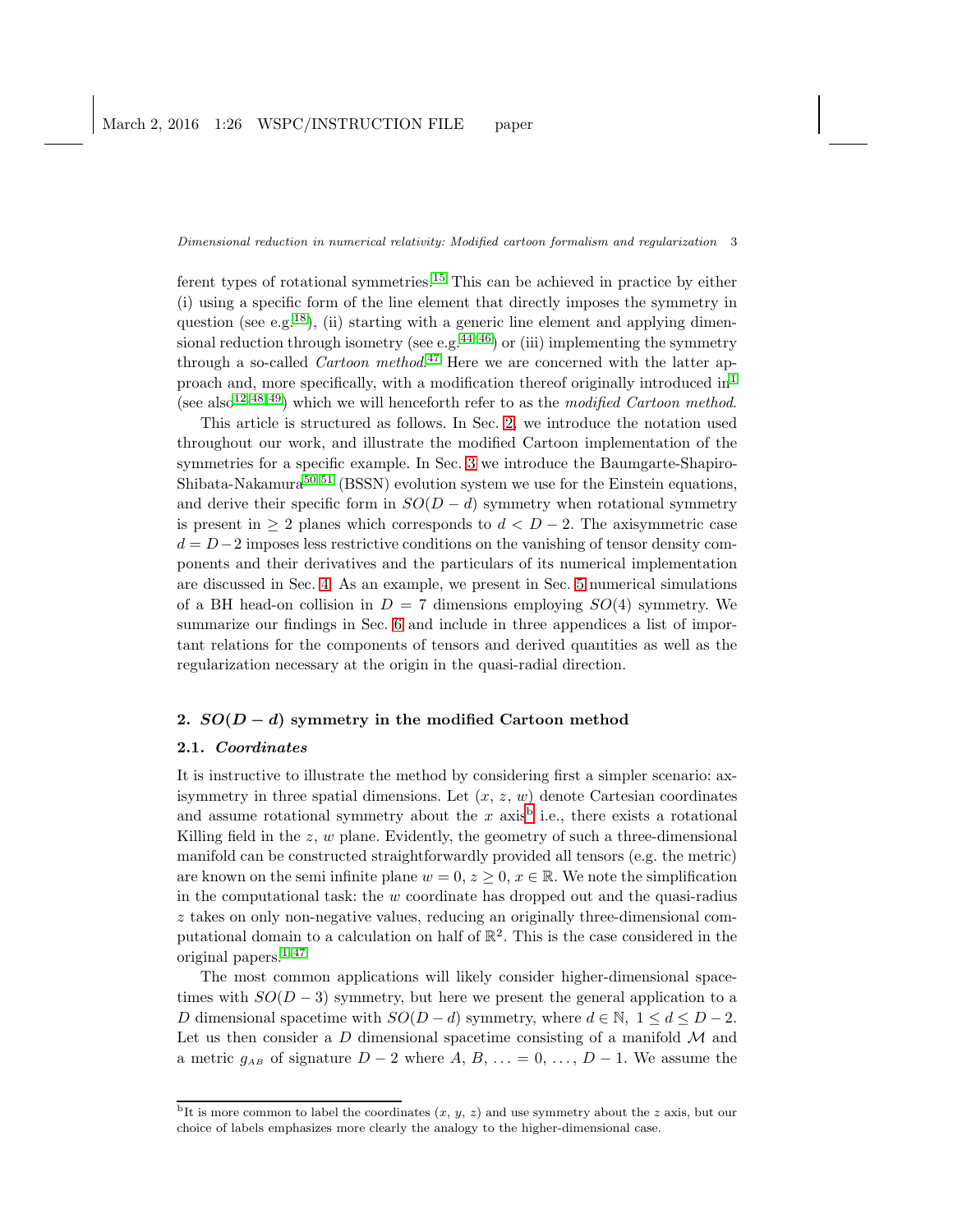spacetime to obey  $SO(D - d)$  symmetry and introduce Cartesian coordinates by

$$
X^{A} = (t, \underbrace{x^{1}, x^{2}, \dots x^{d-1}}_{(d-1)\times}, z, \underbrace{w^{d+1}, w^{d+2}, \dots, w^{D-1}}_{(D-d-1)\times}) =: (t, x^{\hat{i}}, z, w^{a}), \quad (1)
$$

where  $\hat{i} = 1, \ldots d - 1$ ,  $a = d + 1, \ldots, D - 1$ .  $SO(D - d)$  symmetry implies the existence of rotational Killing vectors in each plane spanned by two of the coordinates  $(z, w<sup>a</sup>)$ . In complete analogy with the axisymmetric scenario discussed above, it is now sufficient to provide data on the d-dimensional semi-infinite hyperplane  $w^a = 0, x^{\hat{i}} \in \mathbb{R}, z \ge 0$ . The components of a tensor at any point in the spacetime can then be obtained by appropriately rotating data from the hyperplane onto the point in question.

In modeling spacetimes with such symmetries, it is therefore entirely sufficient to compute data on the hyperplane which largely solves the problem of increased computational cost mentioned in the introduction. There remains, however, the difficulty that the Einstein equations, irrespective of the specific formulation one chooses, contain derivatives of tensor components in the  $w^a$  directions which cannot be evaluated numerically in the usual fashion, as for example using finite differences or spectral methods. Furthermore, the number of tensor components present in the Einstein equations still increases rapidly with the dimension parameter  $D$  resulting in a substantial increase of memory requirements and floating point operations. Both of these difficulties are overcome by exploiting the conditions imposed on the tensor components and their derivatives by the  $SO(D-d)$  symmetry. It is these conditions which we address next. It turns out to be convenient in this discussion to distinguish between (1) the case  $d = D - 2$  corresponding to  $SO(2)$  isometry, and (2) all remaining cases  $d < D - 2$ . We defer discussion of the special case  $d = D - 2$  to Sec. [4](#page-10-0) where we present a numerical treatment specifically designed for conveniently dealing with it. The description of this treatment will be simpler after first handling the class of symmetries with  $d < D-2$  which we discuss in the remainder of this and in the next section.

# <span id="page-3-0"></span>2.2. Tensor components in  $SO(D-d)$  symmetry for  $d < D-2$

The key ingredient we use in reducing the number of independent tensor components and relating their derivatives are the rotational Killing vectors and the use of coordinates adapted to the integral curves of these Killing vectors. The method is best introduced by considering a concrete example. Let  $\xi$  denote the Killing vector field corresponding to the rotational symmetry in the  $(z, w)$  plane, where  $w \equiv w^a$ for some fixed number  $a \in \{d+1, \ldots, D-1\}$ . We introduce a new coordinate system that replaces  $(z, w)$  with cylindrical coordinates and leaves all other coordinates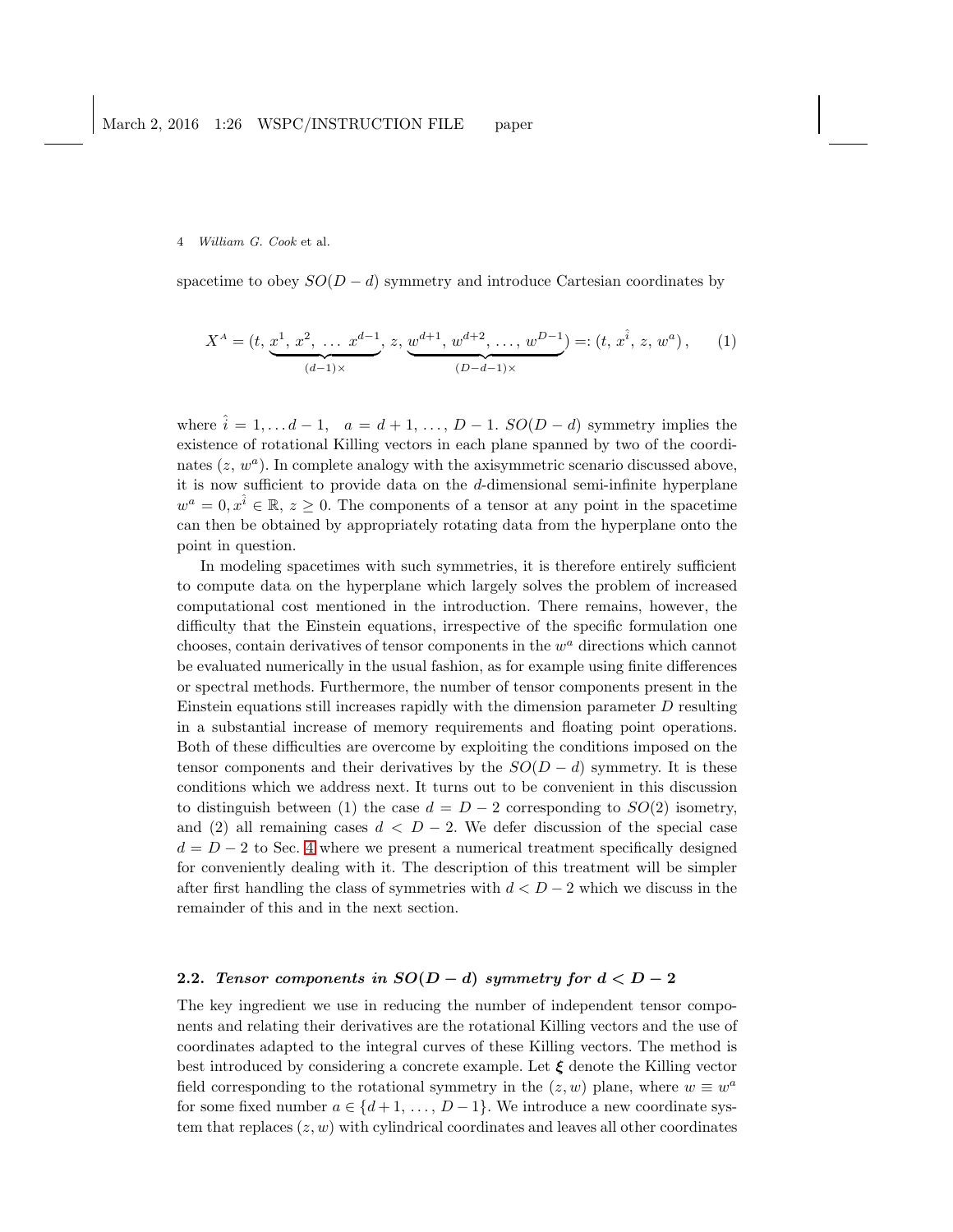unchanged,

$$
\bar{X}^{A} = (t, x^{\hat{i}}, \rho, w^{d+1}, \dots, w^{a-1}, \varphi, w^{a+1}, \dots, w^{D-1}),
$$
\n(2)

$$
\rho = \sqrt{z^2 + w^2}, \qquad z = \rho \cos \varphi, \qquad (3)
$$

$$
\varphi = \arctan\frac{w}{z}, \qquad \qquad w = \rho \sin\varphi. \tag{4}
$$

In these coordinates, the Killing field is  $\boldsymbol{\xi} = \boldsymbol{\partial}_{\varphi}$  and the vanishing of the Lie derivative  $\mathcal{L}_{\xi}g_{AB} = 0$  implies  $\partial_{\varphi}g_{AB} = 0$ . Note that quantities constructed from the spacetime metric directly inherit this property. This applies, in particular, to the Arnowitt-Deser-Misner<sup>[52](#page-24-1)</sup> (ADM) – see also<sup>[53,](#page-24-2)54</sup> – and the BSSN variables widely used in numerical relativity. For  $d < D-2$ , one can furthermore show that the  $\varphi$  component of a vector field and those components of a tensor field  $T_{AB}$ , where exa[c](#page-4-0)tly one index is  $\varphi$ , vanish<sup>c</sup>.

The concrete example we now discuss in more detail concerns a symmetric tensor density  $T_{AB}$  of weight W and, in particular, the mixed components  $T_{iw}$ , where the index *i* stands for any one of the  $(x^{\hat{i}}, z)$  coordinates and w stands for one of the  $w^a$ . We first consider the components  $T_{\hat{i}w}$  for some fixed value of  $\hat{i}$ . Transforming the component  $\bar{T}_{\hat{i}\varphi}$  to Cartesian coordinates, one gets

$$
\bar{T}_{\hat{i}\varphi} = \mathcal{D}^{\mathcal{W}} \frac{\partial X^{\scriptscriptstyle A}}{\partial \bar{X}^{\hat{i}}} \frac{\partial X^{\scriptscriptstyle B}}{\partial \varphi} T_{\scriptscriptstyle AB} = \mathcal{D}^{\mathcal{W}} \left( -w \, T_{\hat{i}z} + z \, T_{\hat{i}w} \right) \,, \tag{5}
$$

where  $\mathcal D$  is the Jacobian det $(\partial X^A/\partial \bar X^B) = \rho$ . Using that  $\bar T_{\hat i\varphi} = 0$  by symmetry, this equation implies

<span id="page-4-1"></span>
$$
T_{\hat{i}w} = \frac{w}{z} T_{\hat{i}z} \,. \tag{6}
$$

Similarly, transforming  $\bar{T}_{\rho\varphi}$  to Cartesian coordinates and using that  $\bar{T}_{\rho\varphi} = 0$  by symmetry, one straightforwardly gets

<span id="page-4-2"></span>
$$
T_{zw} = \frac{zw}{z^2 - w^2} (T_{zz} - T_{ww}).
$$
\n(7)

Recalling that the computational domain is the hyperplane  $w^a = 0$ ,  $x^{\hat{i}} \in \mathbb{R}$ ,  $z \ge 0$ , we conclude from Eqs. [\(6\)](#page-4-1),[\(7\)](#page-4-2) that on the computational domain  $T_{iw} = 0$ . This argument holds for any specific choice of the coordinate  $w$ , so that we conclude

$$
T_{ia} = 0. \t\t(8)
$$

To compute the derivatives with respect to w on the  $w = 0$  hyperplane, one can proceed as follows. For the tensor components in the example above, one can simply use [\(6\)](#page-4-1) and [\(7\)](#page-4-2) to calculate  $\partial_w T_{ia}$  and then set  $w = 0$ . Alternatively, writing the Killing field  $\xi$  as

$$
\boldsymbol{\xi} = z \, \partial_{\boldsymbol{w}} - w \, \partial_{\boldsymbol{z}} \,, \tag{9}
$$

<span id="page-4-0"></span>Fiere the case  $d = D - 2$  represents an exception; an axisymmetric, toroidal magnetic field, for example, satisfies  $SO(2)$  symmetry, but has a non-vanishing  $\varphi$  component.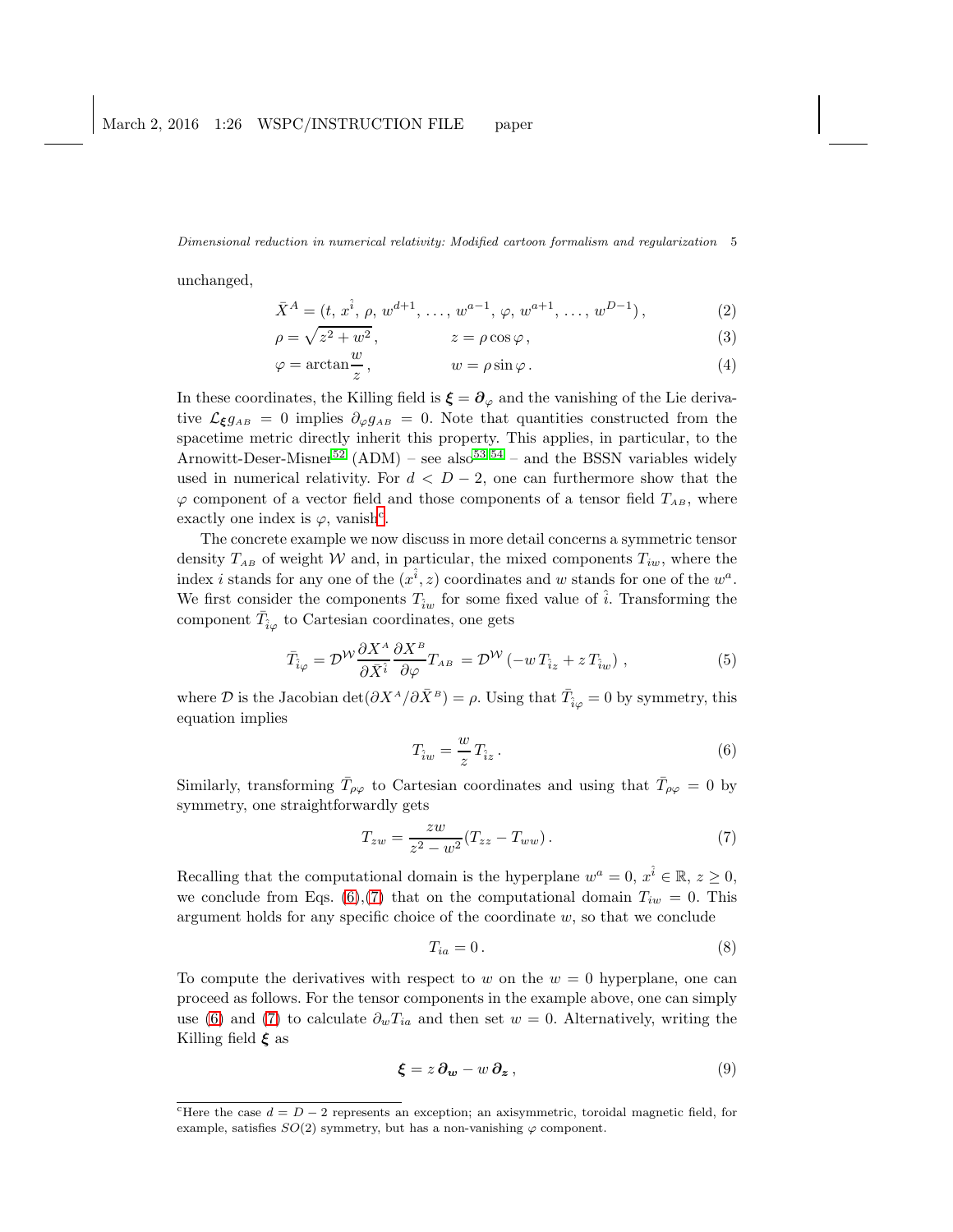and imposing the vanishing of the Lie derivative  $\mathcal{L}_{\xi}T_{ia} = 0$  on the  $w = 0$  hyperplane, one gets

$$
\partial_w T_{iw} = \frac{T_{iz} - \delta_{iz} T_{ww}}{z} \,. \tag{10}
$$

Repeating this process for all components of scalar, vector and rank 2 tensor densities as well as their first and second derivatives, we get the relations summarized in [Appendix A.](#page-15-0)

We have shown the calculation here explicitly for the case of tensor densities. It can be shown that the vectorial expressions thus obtained also apply to the contracted Christoffel symbol  $\Gamma^A \equiv g^{MN} \Gamma^A_{MN}$  constructed from the metric, even though it is not a vector density.

## <span id="page-5-0"></span>3. Dimensional reduction of the BSSN equations

In this section, we will apply the symmetry relations obtained above to the specific case of the BSSN formulation of the Einstein equations in  $D$  spacetime dimensions. We emphasize, however, that the procedure spelled out here for the BSSN system can be applied in similar form to any of the alternative popular formulations used in numerical relativity.

### 3.1. The D dimensional BSSN equations

The starting point for the BSSN formulation is a space-time, or  $(D-1) + 1$ , split where the spacetime is foliated in terms of a one-parameter family of  $D-1$  dimensional, spatial hypersurfaces. In coordinates adapted to this split, the line element takes on the form

$$
ds^2 = g_{AB}dx^A dx^B = (\alpha^2 + \beta_I \beta^I)dt^2 + 2\beta_I dx^I dt + \gamma_{IJ} dx^I dx^J, \qquad (11)
$$

where I,  $J, \ldots = 1, \ldots, D-1$  and  $\alpha$  and  $\beta<sup>I</sup>$  denote the lapse function and shift vector, respectively. The ADM equations in the form developed by York<sup>[53](#page-24-2)</sup> then result in one Hamiltonian constraint,  $D-1$  momentum constraints and  $D(D-1)/2$ second-order evolution equations for the spatial metric components  $\gamma_{IJ}$ . The latter are formulated as a first-order-in-time system by introducing the extrinsic curvature  $K_{IJ}$  through

$$
\partial_t \gamma_{IJ} = \beta^M \partial_M \gamma_{IJ} + \gamma_{MJ} \partial_I \beta^M + \gamma_{IM} \partial_J \beta^M - 2\alpha K_{IJ} \,. \tag{12}
$$

Space-time decompositions of the Einstein equations typically split the energy momentum tensor analogously into time, space and mixed components according to

$$
\rho \equiv T_{AB} n^A n^B \,, \quad j_A \equiv -(\delta^B{}_A + n^B n_A) T_{BC} n^C \,, \quad S_{AB} \equiv (\delta^C{}_A + n^C n_A) (\delta^D{}_B + n^D n_B) T_{CD} \,, \tag{13}
$$

where  $n<sup>A</sup>$  denotes the future pointing, timelike unit normal field on the spatial hypersurfaces. The complete set of the ADM equations, thus obtained, can be found as Eqs. (52)-(55) in.[8](#page-22-6)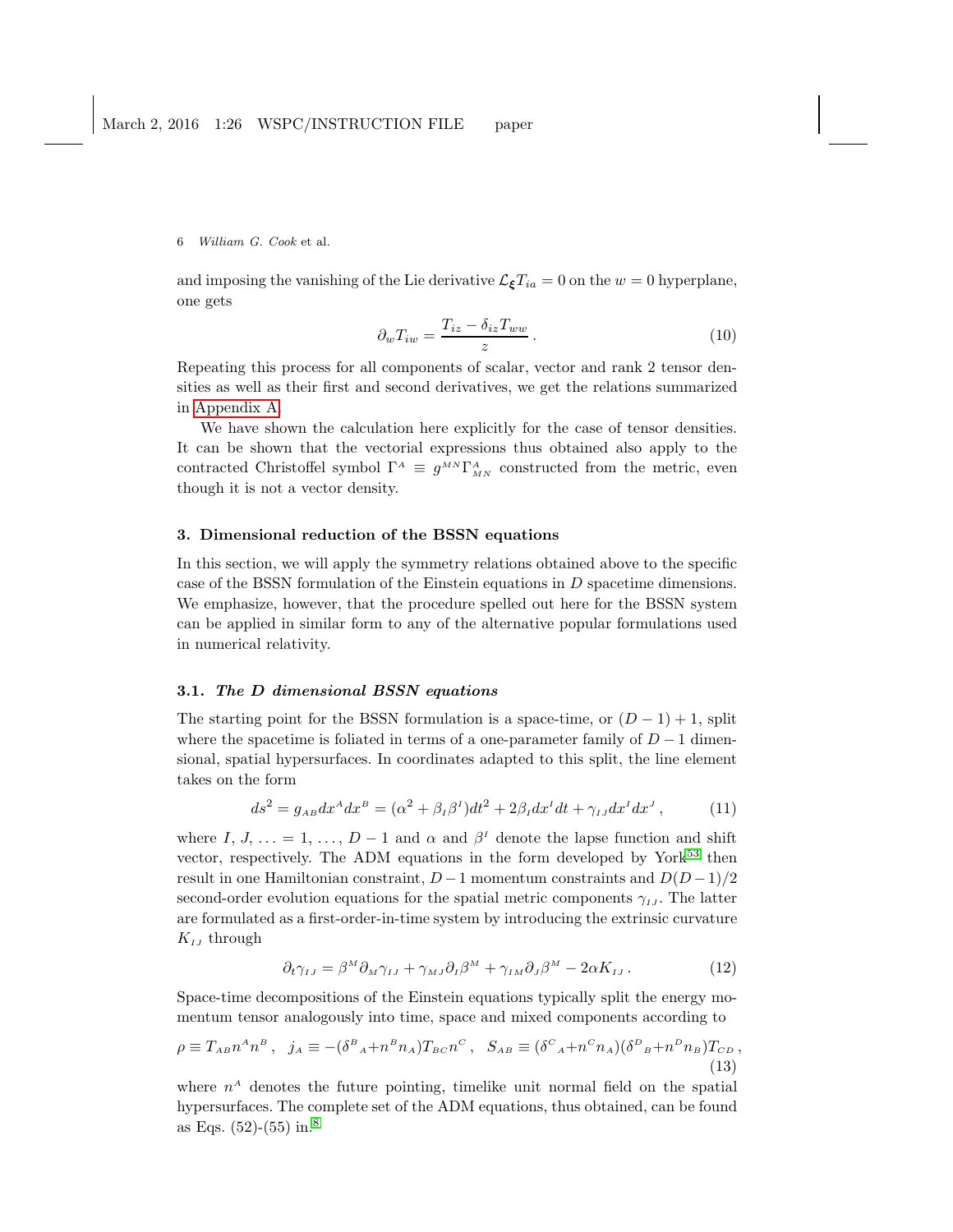The BSSN system is obtained from the ADM equations by applying a conformal transformation to the spatial metric, a trace split of the extrinsic curvature and promotion of the contracted spatial Christoffel symbols to the status of evolution variables. The BSSN variables are defined as

<span id="page-6-0"></span>
$$
\chi = \gamma^{-1/(D-1)}, \qquad K = \gamma^{MN} K_{MN},
$$
  
\n
$$
\tilde{\gamma}_{IJ} = \chi \gamma_{IJ} \qquad \Leftrightarrow \qquad \tilde{\gamma}^{IJ} = \frac{1}{\chi} \gamma^{IJ},
$$
  
\n
$$
\tilde{A}_{IJ} = \chi \left( K_{IJ} - \frac{1}{D-1} \gamma_{IJ} K \right) \qquad \Leftrightarrow \qquad K_{IJ} = \frac{1}{\chi} \left( \tilde{A}_{IJ} + \frac{1}{D-1} \tilde{\gamma}_{IJ} K \right),
$$
  
\n
$$
\tilde{\Gamma}^I = \tilde{\gamma}^{MN} \tilde{\Gamma}^I_{MN},
$$
\n(14)

where  $\gamma = \det \gamma_{IJ}$ , and  $\tilde{\Gamma}^I_{MN}$  are the Christoffel symbols associated with the conformal metric  $\tilde{\gamma}_{IJ}$ . We formulate here the conformal factor in terms of the variable <sup>χ</sup>, following.[7](#page-22-5) Alternative versions of the equations using variables <sup>W</sup> <sup>≡</sup> √χ or  $\phi \equiv -(\ln \chi)/4$  can be found in.<sup>[55,](#page-24-4)56</sup> Note that the definition of the BSSN variables in [\(14\)](#page-6-0) implies two algebraic and one differential constraints given by

$$
\tilde{\gamma} = 1, \qquad \tilde{\gamma}^{MN} \tilde{A}_{MN} = 0, \qquad \mathcal{G}^I \equiv \tilde{\Gamma}^I - \tilde{\gamma}^{MN} \tilde{\Gamma}^I_{MN} = 0. \tag{15}
$$

The D dimensional BSSN equations are then given by the Hamiltonian and momentum constraints

<span id="page-6-2"></span>
$$
\mathcal{H} \equiv \mathcal{R} + \frac{D-2}{D-1}K^2 - \tilde{A}^{MN}\tilde{A}_{MN} - 16\pi\rho - 2\Lambda = 0, \qquad (16)
$$

$$
\mathcal{M}_I \equiv \tilde{\gamma}^{MN} \tilde{D}_M \tilde{A}_{NI} - \frac{D-2}{D-1} \partial_I K - \frac{D-1}{2} \tilde{A}^M{}_I \frac{\partial_M \chi}{\chi} - 8\pi j_I = 0 \,, \tag{17}
$$

and the evolution system

<span id="page-6-1"></span>
$$
\partial_t \chi = \beta^M \partial_M \chi + \frac{2}{D-1} \chi(\alpha K - \partial_M \beta^M), \qquad (18)
$$

$$
\partial_t \tilde{\gamma}_{IJ} = \beta^M \partial_M \tilde{\gamma}_{IJ} + 2 \tilde{\gamma}_{M(I} \partial_J) \beta^M - \frac{2}{D-1} \tilde{\gamma}_{IJ} \partial_M \beta^M - 2 \alpha \tilde{A}_{IJ}, \qquad (19)
$$

$$
\partial_t K = \beta^M \partial_M K - \chi \tilde{\gamma}^{MN} D_M D_N \alpha + \alpha \tilde{A}^{MN} \tilde{A}_{MN} + \frac{1}{D-1} \alpha K^2
$$
  
 
$$
+ \frac{8\pi}{D-2} \alpha [S + (D-3)\rho] - \frac{2}{D-2} \alpha \Lambda,
$$
 (20)

$$
\partial_t \tilde{A}_{IJ} = \beta^M \partial_M \tilde{A}_{IJ} + 2 \tilde{A}_{M(I} \partial_{J)} \beta^M - \frac{2}{D-1} \tilde{A}_{IJ} \partial_M \beta^M + \alpha K \tilde{A}_{IJ} - 2 \alpha \tilde{A}_{IM} \tilde{A}^M{}_J + \chi (\alpha \mathcal{R}_{IJ} - D_I D_J \alpha - 8 \pi \alpha S_{IJ})^{\text{TF}} ,
$$
\n(21)

$$
\partial_t \tilde{\Gamma}^I = \beta^M \partial_M \tilde{\Gamma}^I + \frac{2}{D-1} \tilde{\Gamma}^I \partial_M \beta^M - \tilde{\Gamma}^M \partial_M \beta^I + \tilde{\gamma}^{MN} \partial_M \partial_N \beta^I + \frac{D-3}{D-1} \tilde{\gamma}^{IM} \partial_M \partial_N \beta^N -\tilde{A}^{IM} \left[ (D-1) \alpha \frac{\partial_M \chi}{\chi} + 2 \partial_M \alpha \right] + 2 \alpha \tilde{\Gamma}^I_{MN} \tilde{A}^{MN} - 2 \frac{D-2}{D-1} \alpha \tilde{\gamma}^{IM} \partial_M K -16\pi \frac{\alpha}{\chi} j^I - \sigma \mathcal{G}^I \partial_M \beta^M.
$$
 (22)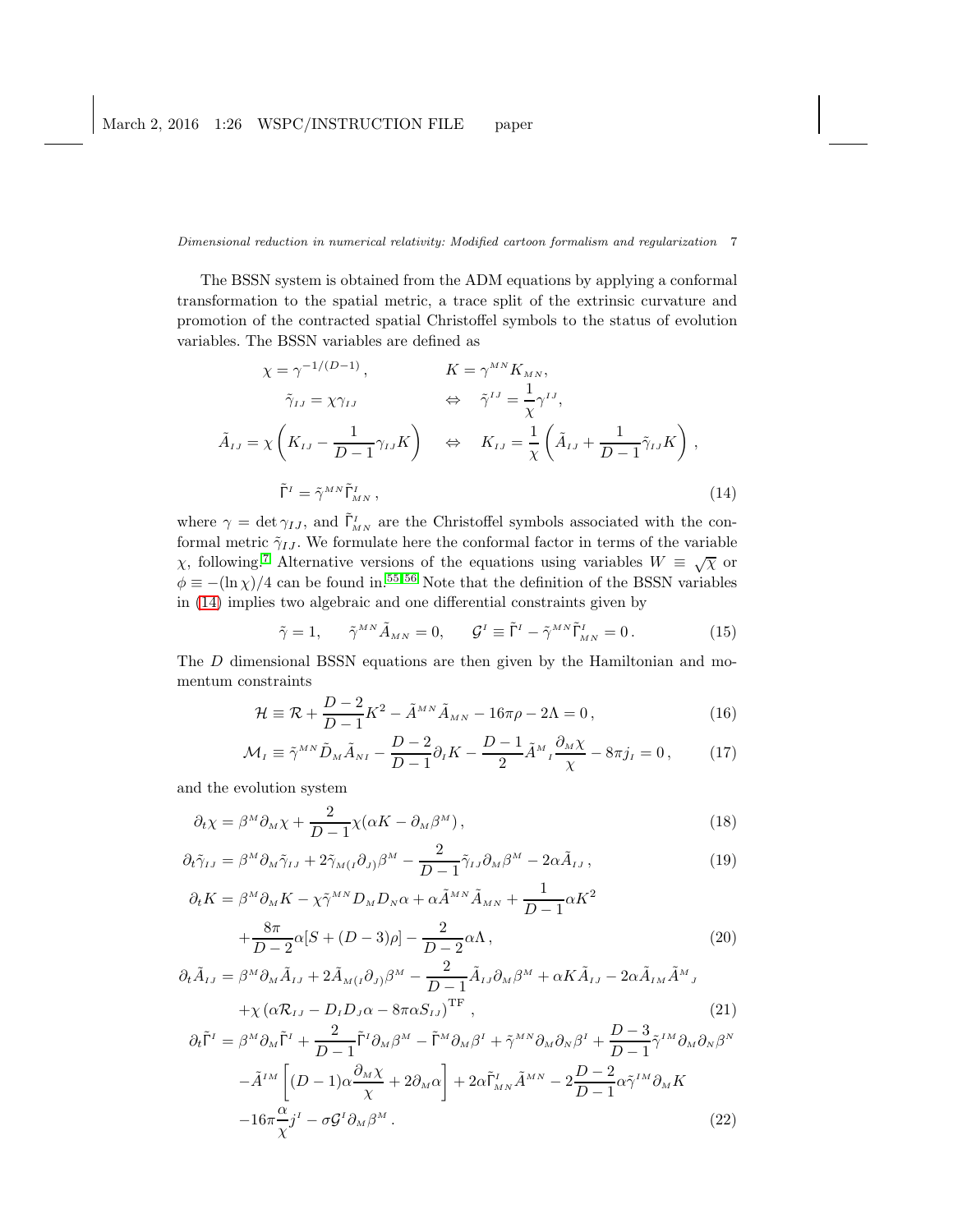Here,  $\mathcal{R}_{IJ}$ ,  $\mathcal{R}$  are the Ricci tensor and scalar associated with the physical spatial metric  $\gamma_{IJ}$ ,  $\Lambda$  is the cosmological constant, the superscript "TF" denotes the tracefree part and we have added a constraint damping term  $\sigma \mathcal{G}^I$  in the last line, following the suggestion by.[57](#page-24-6) The above equations are complemented by the following auxiliary relations,

$$
\Gamma_{JK}^I = \tilde{\Gamma}_{JK}^I - \frac{1}{2\chi} \left( \delta^I{}_{K} \partial_J \chi + \delta^I{}_{J} \partial_K \chi - \tilde{\gamma}_{JK} \tilde{\gamma}^{IM} \partial_M \chi \right), \tag{23}
$$

$$
\mathcal{R}_{IJ} = \tilde{\mathcal{R}}_{IJ} + \mathcal{R}_{IJ}^{\chi} , \qquad (24)
$$

$$
\mathcal{R}_{IJ}^{\chi} = \frac{\tilde{\gamma}_{IJ}}{2\chi} \left[ \tilde{\gamma}^{MN} \tilde{D}_M \tilde{D}_N \chi - \frac{D-1}{2\chi} \tilde{\gamma}^{MN} \partial_M \chi \partial_N \chi \right] + \frac{D-3}{2\chi} \left( \tilde{D}_I \tilde{D}_J \chi - \frac{1}{2\chi} \partial_I \chi \partial_J \chi \right), \tag{25}
$$

$$
\tilde{\mathcal{R}}_{IJ} = -\frac{1}{2} \tilde{\gamma}^{MN} \partial_M \partial_N \tilde{\gamma}_{IJ} + \tilde{\gamma}_{M(I} \partial_{J)} \tilde{\Gamma}^M + \tilde{\Gamma}^M \tilde{\Gamma}_{(IJ)M} \n+ \tilde{\gamma}^{MN} \left[ 2 \tilde{\Gamma}^K_{M(I} \tilde{\Gamma}_{J)KN} + \tilde{\Gamma}^K_{IM} \tilde{\Gamma}_{KJN} \right],
$$
\n(26)

$$
D_{I}D_{J}\alpha = \tilde{D}_{I}\tilde{D}_{J}\alpha + \frac{1}{\chi}\partial_{(I}\chi\,\partial_{J)}\alpha - \frac{1}{2\chi}\tilde{\gamma}_{IJ}\tilde{\gamma}^{MN}\partial_{M}\chi\,\partial_{N}\alpha. \tag{27}
$$

The BSSN equations in this form are general and facilitate the numerical construction of  $D$  dimensional spacetimes. Next, we will describe in detail how the equations can be reduced to an effective system in d spatial dimensions for spacetimes obeying rotational symmetry with  $d < D - 2$ .

# 3.2. The BSSN equations with  $SO(D-d)$  symmetry for  $d < D-2$

We now apply the relations summarized in [Appendix A](#page-15-0) to the definition of the BSSN variables  $(14)$  and the D dimensional BSSN equations  $(18)-(22)$  $(18)-(22)$ . Recalling that early and middle Latin indices run over  $a, b, \ldots = d + 1, \ldots, D - 1$  and  $i, j, \ldots = 1, \ldots d$ , respectively, and introducing  $n \equiv D - d - 1$ , the variables are given in terms of their ADM counterparts by

$$
\chi = \gamma^{-1/(D-1)}, \quad \gamma = \det \gamma_{IJ} = \gamma_{ww}^n \det \gamma_{ij}, \qquad K = \gamma^{MN} K_{MN} = \gamma^{mn} K_{mn} + n \gamma^{ww} K_{ww},
$$

$$
\tilde{\gamma}_{ij} = \chi \gamma_{ij}, \quad \tilde{\gamma}_{ww} = \chi \gamma_{ww} \qquad \Leftrightarrow \quad \tilde{\gamma}^{ij} = \frac{1}{\chi} \gamma^{ij}, \quad \tilde{\gamma}^{ww} = \frac{1}{\chi} \gamma^{ww},
$$

$$
\tilde{A}_{ij} = \chi \left( K_{ij} - \frac{1}{D-1} \gamma_{ij} K \right) \qquad \Leftrightarrow \qquad K_{ij} = \frac{1}{\chi} \left( \tilde{A}_{ij} + \frac{1}{D-1} \tilde{\gamma}_{ij} K \right),
$$

$$
\tilde{A}_{ww} = \chi \left( K_{ww} - \frac{1}{D-1} \gamma_{ww} K \right) \qquad \Leftrightarrow \qquad K_{ww} = \frac{1}{\chi} \left( \tilde{A}_{ww} + \frac{1}{D-1} \tilde{\gamma}_{ww} K \right),
$$

$$
\tilde{\Gamma}^i = \tilde{\gamma}^{MN} \tilde{\Gamma}^i_{MN} = \tilde{\gamma}^{mn} \tilde{\Gamma}^i_{mn} + n \tilde{\gamma}^{ww} \tilde{\Gamma}^i_{ww}, \qquad (28)
$$

where

<span id="page-7-0"></span>
$$
\tilde{\Gamma}^{i}_{ww} = -\frac{1}{2}\tilde{\gamma}^{im}\partial_m\tilde{\gamma}_{ww} + \frac{\delta^i{}_z - \tilde{\gamma}^{zi}\tilde{\gamma}_{ww}}{z}.
$$
\n(29)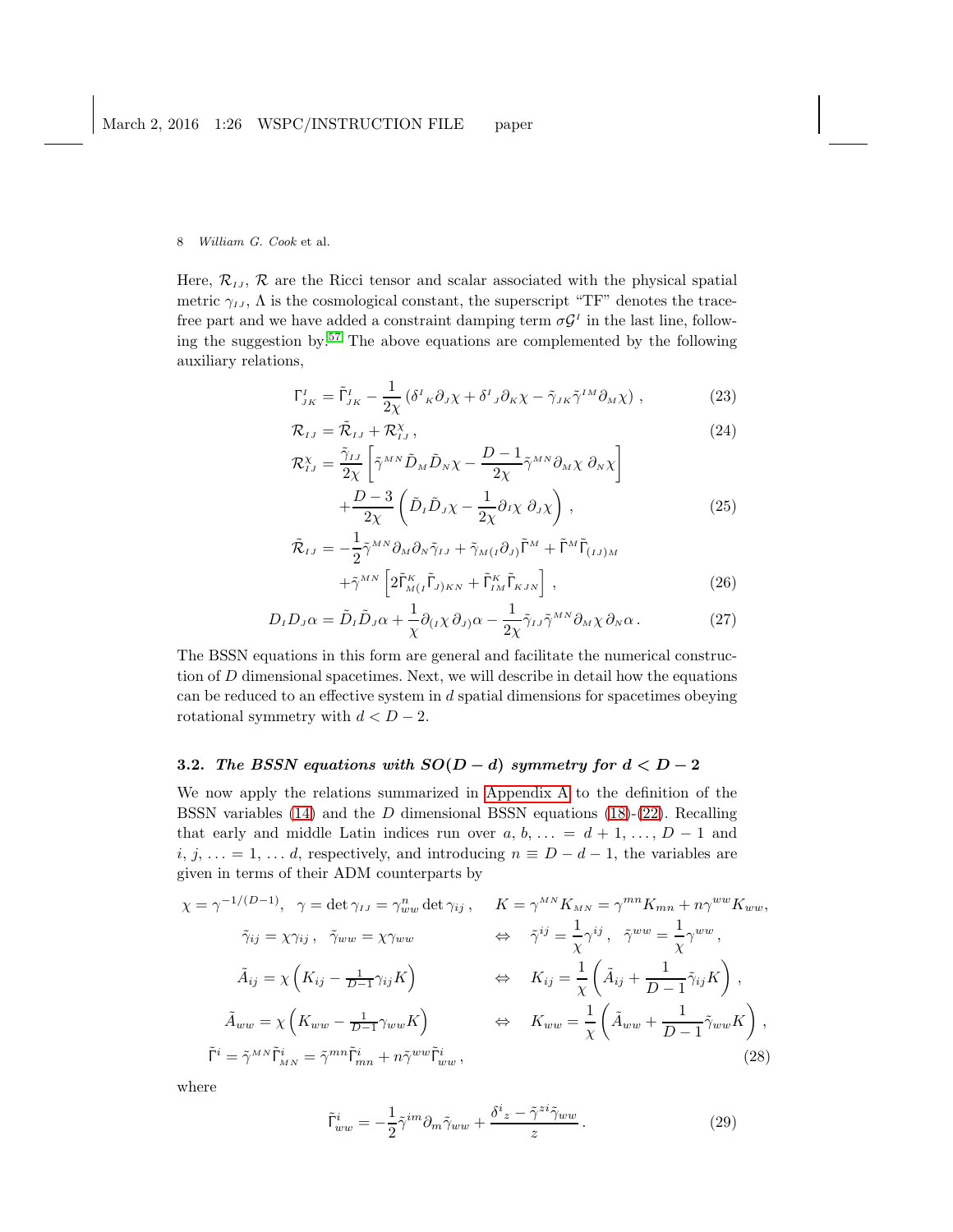We first note that the spatial metric with  $SO(D - d)$  symmetry has the form

<span id="page-8-1"></span>
$$
\tilde{\gamma}_{IJ} = \begin{pmatrix}\n\tilde{\gamma}_{x^1 x^1} & \cdots & \tilde{\gamma}_{x^1 x^{d-1}} & \tilde{\gamma}_{x z} & 0 & 0 & \cdots & 0 \\
\vdots & \ddots & \vdots & \vdots & \vdots & \vdots & \cdots & \vdots \\
\tilde{\gamma}_{x^{d-1} x^1} & \cdots & \tilde{\gamma}_{x^{d-1} x^{d-1}} & \tilde{\gamma}_{x^{d-1} z} & 0 & 0 & \cdots & 0 \\
\tilde{\gamma}_{z x^1} & \cdots & \tilde{\gamma}_{z x^{d-1}} & \tilde{\gamma}_{z z} & 0 & 0 & \cdots & 0 \\
0 & \cdots & 0 & 0 & \tilde{\gamma}_{ww} & 0 & \cdots & 0 \\
0 & \cdots & 0 & 0 & 0 & \tilde{\gamma}_{ww} & \cdots & 0 \\
\vdots & \cdots & \vdots & \vdots & \vdots & \vdots & \ddots & \vdots \\
0 & \cdots & 0 & 0 & 0 & 0 & \cdots & \tilde{\gamma}_{ww}\n\end{pmatrix},
$$
\n(30)

which simplifies the calculation of the inverse metric  $\tilde{\gamma}^{AB}$ ; see [Appendix B.](#page-16-0)

The constraint equations [\(16\)](#page-6-2), [\(17\)](#page-6-2) become

<span id="page-8-0"></span>
$$
\mathcal{H} = \chi \tilde{\gamma}^{mn} \mathcal{R}_{mn} - \tilde{A}^{mn} \tilde{A}_{mn} + \frac{D-2}{D-1} K^2 + n \left( \chi \tilde{\gamma}^{ww} \mathcal{R}_{ww} - \frac{\tilde{A}_{ww}^2}{\tilde{\gamma}_{ww}^2} \right)
$$
  
\n
$$
-16\pi \rho - 2\Lambda = 0, \tag{31}
$$
  
\n
$$
\mathcal{M}_i = \tilde{\gamma}^{mn} \partial_m \tilde{A}_{ni} - \tilde{\Gamma}^m \tilde{A}_{mi} - \tilde{\gamma}^{ml} \tilde{\Gamma}^n_{im} \tilde{A}_{nl} - \frac{D-2}{D-1} \partial_i K - \frac{D-1}{2\chi} \tilde{A}^m{}_i \partial_m \chi
$$
  
\n
$$
+ n \tilde{\gamma}^{ww} \left( \frac{\tilde{A}_{iz} - \delta_{iz} \tilde{A}_{ww}}{z} - \tilde{\Gamma}^m_{ww} \tilde{A}_{mi} - \frac{1}{2} \tilde{\gamma}^{ww} \tilde{A}_{ww} \partial_i \tilde{\gamma}_{ww} \right) - 8\pi j_i = 0 \tag{32}
$$

and the BSSN evolution equations [\(18\)](#page-6-1)-[\(22\)](#page-6-1) are now written as

<span id="page-8-2"></span>
$$
\partial_t \chi = \beta^m \partial_m \chi + \frac{2}{D-1} \chi \left( \alpha K - \partial_m \beta^m - n \frac{\beta^z}{z} \right) , \qquad (33)
$$

$$
\partial_t \tilde{\gamma}_{ij} = \beta^m \partial_m \tilde{\gamma}_{ij} + 2 \tilde{\gamma}_{m(i} \partial_j) \beta^m - \frac{2}{D-1} \tilde{\gamma}_{ij} \left( \partial_m \beta^m + n \frac{\beta^z}{z} \right) - 2 \alpha \tilde{A}_{ij} , \quad (34)
$$

$$
\partial_t \tilde{\gamma}_{ww} = \beta^m \partial_m \tilde{\gamma}_{ww} - \frac{2}{D-1} \tilde{\gamma}_{ww} \left( \partial_m \beta^m - d \frac{\beta^z}{z} \right) - 2\alpha \tilde{A}_{ww} , \qquad (35)
$$

$$
\partial_t K = \beta^m \partial_m K - \chi \tilde{\gamma}^{mn} D_m D_n \alpha + \alpha \tilde{A}^{mn} \tilde{A}_{mn} + \frac{1}{D-1} \alpha K^2
$$

$$
+ n \tilde{\gamma}^{ww} \left( \alpha \frac{\tilde{A}^2_{ww}}{\tilde{\gamma}_{ww}} - \chi D_w D_w \alpha \right) + \frac{2}{D-2} \alpha \left\{ 4\pi [S + (D-3)\rho] - \Lambda \right\} (36)
$$

$$
\partial_t \tilde{A}_{ij} = \beta^m \partial_m \tilde{A}_{ij} + 2 \tilde{A}_{m(i} \partial_j) \beta^m - \frac{2}{D-1} \tilde{A}_{ij} \left( \partial_m \beta^m + n \frac{\beta^z}{z} \right) + \alpha K \tilde{A}_{ij}
$$

$$
-2\alpha \tilde{\gamma}^{mn} \tilde{A}_{im} \tilde{A}_{jn} + \chi \left[ \alpha (\mathcal{R}_{ij} - 8\pi S_{ij}) - D_i D_j \alpha \right]^{TF}, \qquad (37)
$$

$$
\partial_t \tilde{A}_{ww} = \beta^m \partial_m \tilde{A}_{ww} - \frac{2}{D-1} \tilde{A}_{ww} \left( \partial_m \beta^m - d \frac{\beta^z}{z} \right) + \alpha \tilde{A}_{ww} (K - 2 \tilde{\gamma}^{ww} \tilde{A}_{ww}) + \chi \left[ \alpha (\mathcal{R}_{ww} - 8\pi S_{ww}) - D_w D_w \alpha \right]^{TF},
$$
(38)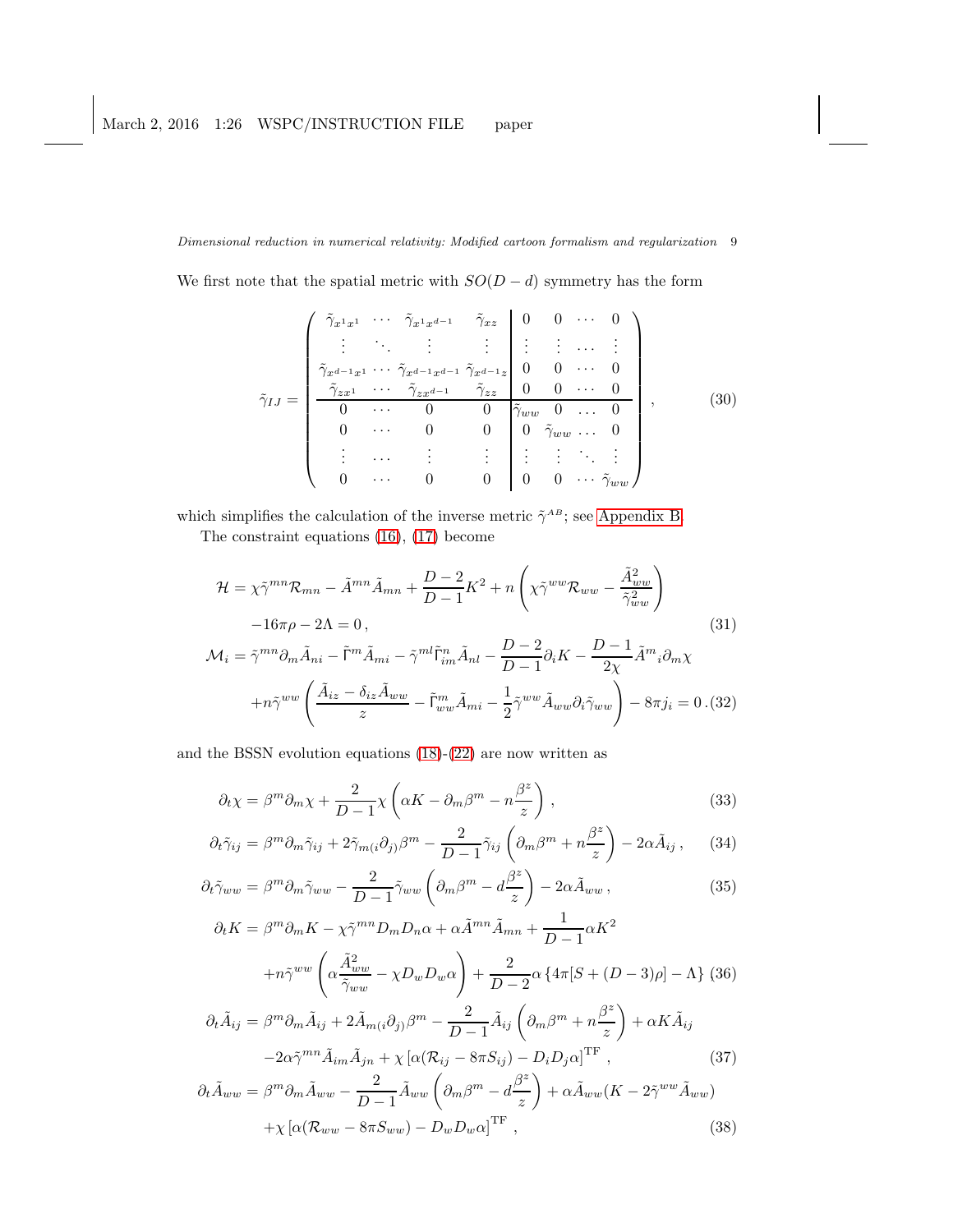$$
\partial_t \tilde{\Gamma}^i = \beta^m \partial_m \tilde{\Gamma}^i + \frac{2}{D-1} \tilde{\Gamma}^i \left( \partial_m \beta^m + n \frac{\beta^z}{z} \right) + \tilde{\gamma}^{mn} \partial_m \partial_n \beta^i + \frac{D-3}{D-1} \tilde{\gamma}^{im} \partial_m \partial_n \beta^n
$$
  

$$
- \tilde{\Gamma}^m \partial_m \beta^i + n \tilde{\gamma}^{ww} \left( \frac{\partial_z \beta^i}{z} - \delta^i z \frac{\beta^z}{z^2} \right) + \frac{D-3}{D-1} n \left( \tilde{\gamma}^{im} \frac{\partial_m \beta^z}{z} - \tilde{\gamma}^{iz} \frac{\beta^z}{z^2} \right)
$$
  

$$
- \tilde{A}^{im} \left[ (D-1) \alpha \frac{\partial_m \chi}{\chi} + 2 \partial_m \alpha \right] + 2 \alpha \left( \tilde{\Gamma}^i_{mn} \tilde{A}^{mn} + n \tilde{\Gamma}^i_{ww} \tilde{A}^{ww} \right) - 16 \pi \frac{\alpha}{\chi} j_i
$$
  

$$
-2 \frac{D-2}{D-1} \alpha \tilde{\gamma}^{im} \partial_m K - \sigma \left[ \left( \partial_m \beta^m + n \frac{\beta^z}{z} \right) \left( \tilde{\Gamma}^i - \tilde{\gamma}^{mn} \tilde{\Gamma}^i_{mn} - n \tilde{\gamma}^{ww} \tilde{\Gamma}^i_{ww} \right) \right].
$$
  
(39)

These equations contain a number of auxiliary expressions which are given in terms of the fundamental BSSN variables by Eq. [\(29\)](#page-7-0) as well as

$$
D_i D_j \alpha = \partial_i \partial_j \alpha - \tilde{\Gamma}_{ji}^m \partial_m \alpha + \frac{1}{2\chi} (\partial_i \chi \partial_j \alpha + \partial_j \chi \partial_i \alpha) - \frac{\tilde{\gamma}_{ij}}{2\chi} \tilde{\gamma}^{mn} \partial_m \chi \partial_n \alpha , \qquad (40)
$$

$$
\left[D_i D_j \alpha\right]^{\text{TF}} = D_i D_j \alpha - \frac{1}{D-1} \tilde{\gamma}_{ij} \left(\tilde{\gamma}^{mn} D_m D_n \alpha + n \tilde{\gamma}^{ww} D_w D_w \alpha\right) ,\tag{41}
$$

$$
D_w D_w \alpha = \left(\frac{1}{2}\tilde{\gamma}^{mn} \partial_n \tilde{\gamma}_{ww} + \frac{\tilde{\gamma}^{zm}}{z} \tilde{\gamma}_{ww}\right) \partial_m \alpha - \frac{1}{2\chi} \tilde{\gamma}_{ww} \tilde{\gamma}^{mn} \partial_m \chi \partial_n \alpha, \tag{42}
$$

$$
\left[D_w D_w \alpha\right]^{\text{TF}} = \frac{1}{D-1} \left(dD_w D_w \alpha - \tilde{\gamma}_{ww} \tilde{\gamma}^{mn} D_m D_n \alpha\right) \,,\tag{43}
$$

$$
\mathcal{R}_{ij} = \mathcal{R}_{ij}^{\chi} + \tilde{\mathcal{R}}_{ij},\tag{44}
$$

$$
\mathcal{R}_{ww} = \mathcal{R}_{ww}^{\chi} + \tilde{\mathcal{R}}_{ww} , \tag{45}
$$

$$
\mathcal{R}_{ij}^{\chi} = \frac{1}{2\chi} \tilde{\gamma}_{ij} \left[ \tilde{\gamma}^{mn} \tilde{D}_m \tilde{D}_n \chi + n \left( \frac{1}{2} \tilde{\gamma}^{ww} \tilde{\gamma}^{mn} \partial_n \tilde{\gamma}_{ww} + \frac{\tilde{\gamma}^{mx}}{z} \right) \partial_m \chi - \frac{D-1}{2\chi} \tilde{\gamma}^{mn} \partial_m \chi \partial_n \chi \right] + \frac{D-3}{2\chi} \left( \tilde{D}_i \tilde{D}_j \chi - \frac{1}{2\chi} \partial_i \chi \partial_j \chi \right),
$$
(46)

$$
\mathcal{R}_{ww}^{\chi} = \frac{\tilde{\gamma}_{ww}}{2\chi} \left[ \tilde{\gamma}^{mn} \tilde{D}_m \tilde{D}_n \chi + (2D - d - 4) \left( \frac{1}{2} \tilde{\gamma}^{ww} \tilde{\gamma}^{mn} \partial_n \tilde{\gamma}_{ww} + \frac{\tilde{\gamma}^{mz}}{z} \right) \partial_m \chi - \frac{D - 1}{2\chi} \tilde{\gamma}^{mn} \partial_m \chi \partial_n \chi \right],
$$
\n(47)

$$
\tilde{\mathcal{R}}_{ij} = n\tilde{\gamma}^{ww} \left[ -\frac{1}{2} \frac{\partial_z \tilde{\gamma}_{ij}}{z} + \frac{\delta_{z(i} \tilde{\gamma}_{j)z} - \delta_{iz} \delta_{jz} \tilde{\gamma}_{ww}}{z^2} + \frac{\tilde{\gamma}^{ww} \tilde{\gamma}_{z(j} - \delta_{z(j}}{z} \partial_{i) \tilde{\gamma}_{ww}} - \frac{1}{4} \tilde{\gamma}^{ww} \partial_i \tilde{\gamma}_{ww} \partial_j \tilde{\gamma}_{ww} \right] - \frac{1}{2} \tilde{\gamma}^{mn} \partial_m \partial_n \tilde{\gamma}_{ij} + \tilde{\gamma}_{m(i} \partial_j) \tilde{\Gamma}^m + \tilde{\Gamma}^m \tilde{\Gamma}_{(ij)m} + \tilde{\gamma}^{mn} \left[ 2 \tilde{\Gamma}^k_{m(i} \tilde{\Gamma}_{j)kn} + \tilde{\Gamma}^k_{im} \tilde{\Gamma}_{kjn} \right],
$$
\n(48)

$$
\tilde{\mathcal{R}}_{ww} = -\frac{1}{2}\tilde{\gamma}^{mn}\partial_m\partial_n\tilde{\gamma}_{ww} + \frac{1}{2}\tilde{\gamma}^{ww}\tilde{\gamma}^{mn}\partial_m\tilde{\gamma}_{ww}\partial_n\tilde{\gamma}_{ww} - \frac{n}{2}\tilde{\gamma}^{ww}\frac{\partial_z\tilde{\gamma}_{ww}}{z} + \tilde{\gamma}_{ww}\frac{\tilde{\Gamma}^z}{z} + \frac{1}{2}\tilde{\Gamma}^m\partial_m\tilde{\gamma}_{ww} + \frac{\tilde{\gamma}^{zz}\tilde{\gamma}_{ww} - 1}{z^2},
$$
\n(49)

$$
\left[\mathcal{R}_{ij}\right]^{\text{TF}} = \mathcal{R}_{ij} - \frac{1}{D-1} \tilde{\gamma}_{ij} \tilde{\gamma}^{mn} \mathcal{R}_{mn} - \frac{n}{D-1} \tilde{\gamma}_{ij} \tilde{\gamma}^{ww} \mathcal{R}_{ww} , \qquad (50)
$$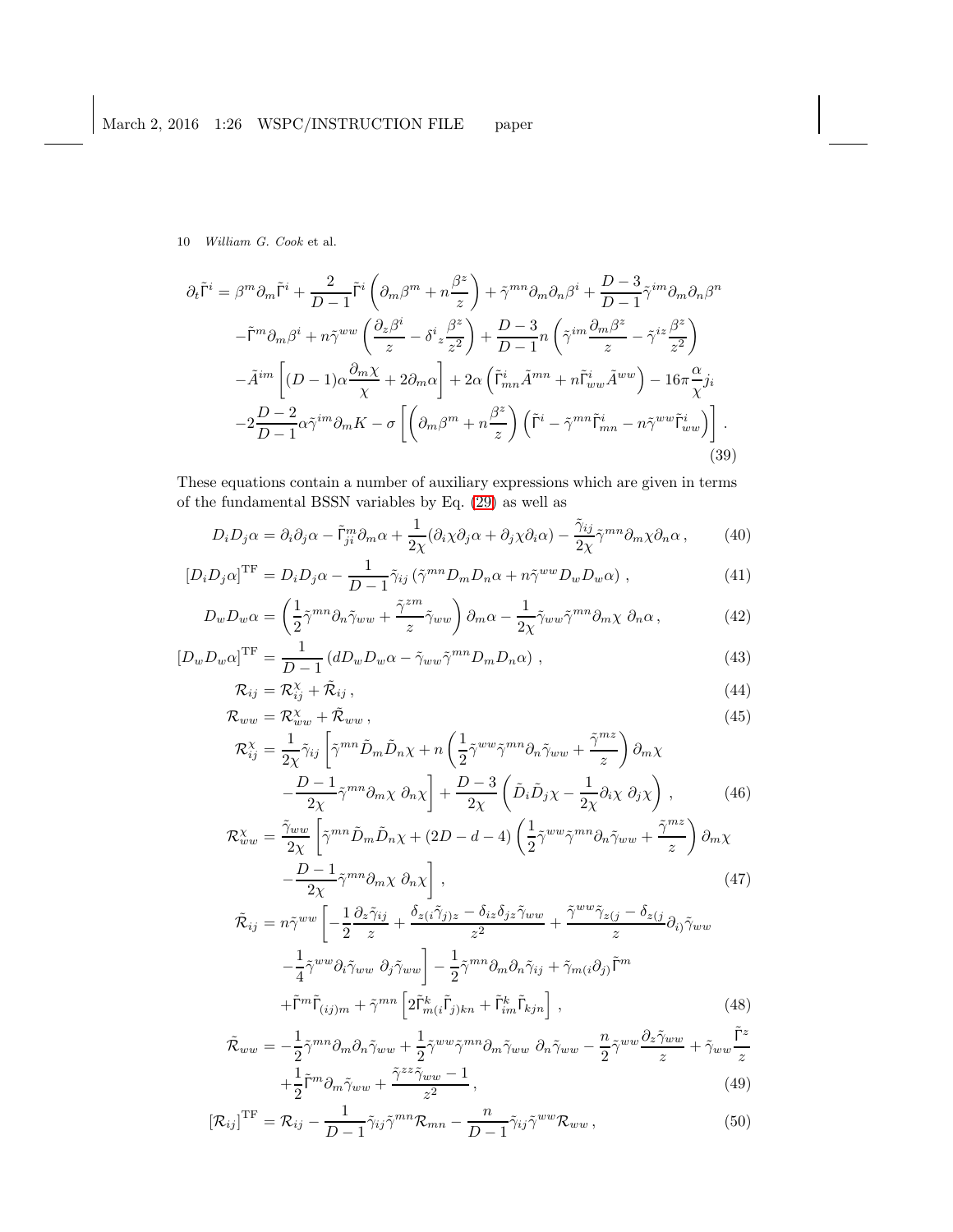<span id="page-10-1"></span>
$$
\left[\mathcal{R}_{ww}\right]^{\text{TF}} = \frac{1}{D-1} \left(d \ \mathcal{R}_{ww} - \tilde{\gamma}_{ww}\tilde{\gamma}^{mn}\mathcal{R}_{mn}\right). \tag{51}
$$

The BSSN equations in this form can readily be implemented in an existing " $d+1$ " BSSN code with the addition of merely two new field variables,  $\tilde{\gamma}_{ww}$  and  $A_{ww}$ . While the BSSN equations acquire additional terms, the computational domain remains d-dimensional. Furthermore, the entire set of Eqs. [\(31\)](#page-8-0)-[\(51\)](#page-10-1) contains exclusively derivatives in the  $x^i$  directions and in time, which can be evaluated without need of ghost zones in the extra dimensions.

There only remains one further subtlety arising from the explicit division by z in several of the terms present. Some (though not all) numerical codes require evaluation of these expressions at  $z = 0$  which makes regularization of these terms mandatory. As we show explicitly in [Appendix B,](#page-16-0) this can be achieved for all terms, yielding expressions that are exact in the limit  $z \to 0$ . The results we discuss in Sec. [5](#page-11-0) make use of these regularized terms on the plane  $z = 0$  demonstrating that this procedure provides stable and accurate evolutions.

We conclude this section with a brief remark of the matter terms present in [\(31\)](#page-8-0)-[\(51\)](#page-10-1) in the form of the projections  $\rho$ ,  $j^i$ ,  $S_{ij}$  and  $S = \chi(\tilde{\gamma}^{ij}S_{ij} + n\tilde{\gamma}^{ww}S_{ww})$  of the energy-momentum tensor. The specific form of these terms will depend on the physical system under consideration and will need to be evaluated separately for each case as will the precise form of the matter evolution equations resulting from the conservation law  $\nabla_A T^{AB}$ . Many applications of higher-dimensional numerical relativity concern BHs and the example application discussed in Sec. [5](#page-11-0) will be an asymptotically flat vacuum spacetime where the matter terms and the cosmological constant are zero.

# <span id="page-10-0"></span>4. The special case of  $SO(2)$  symmetry

We now return to the special situation where  $d = D-2$  which corresponds to  $SO(2)$ isometry, i.e. axisymmetric spacetimes.<sup>[1](#page-22-0)</sup> This case is special in that  $\varphi$  components of a vector field or those components of a tensor field  $T_{AB}$  where exactly one index is  $\varphi$ , do not necessarily vanish. The reason for this exceptional property of  $SO(2)$ symmetry is that with only one Killing vector  $\partial_{\varphi}$ , the vector  $f(x^i)\partial_{\varphi}$ , for an arbitrary function  $f$ , trivially satisfies the symmetry as it commutes with all Killing vectors. Thus,  $SO(2)$  symmetry does not, in general, cause any tensor components to vanish, and only a negligible amount of computational cost and memory would be saved by explicitly inserting the modified Cartoon terms, as derived in the previous two sections, into the BSSN equations. We are still able, however, to capitalize on the substantial reduction in memory and floating point operations that arises from the dimensional reduction of the computational domain. This is most conveniently achieved by retaining the BSSN equations in their full D-dimensional form and only using the modified Cartoon method to fill in derivatives that cannot be calculated directly on the computational grid.

Let us illustrate this process for  $D = 5$  with  $SO(2)$  isometry. Due to the symme-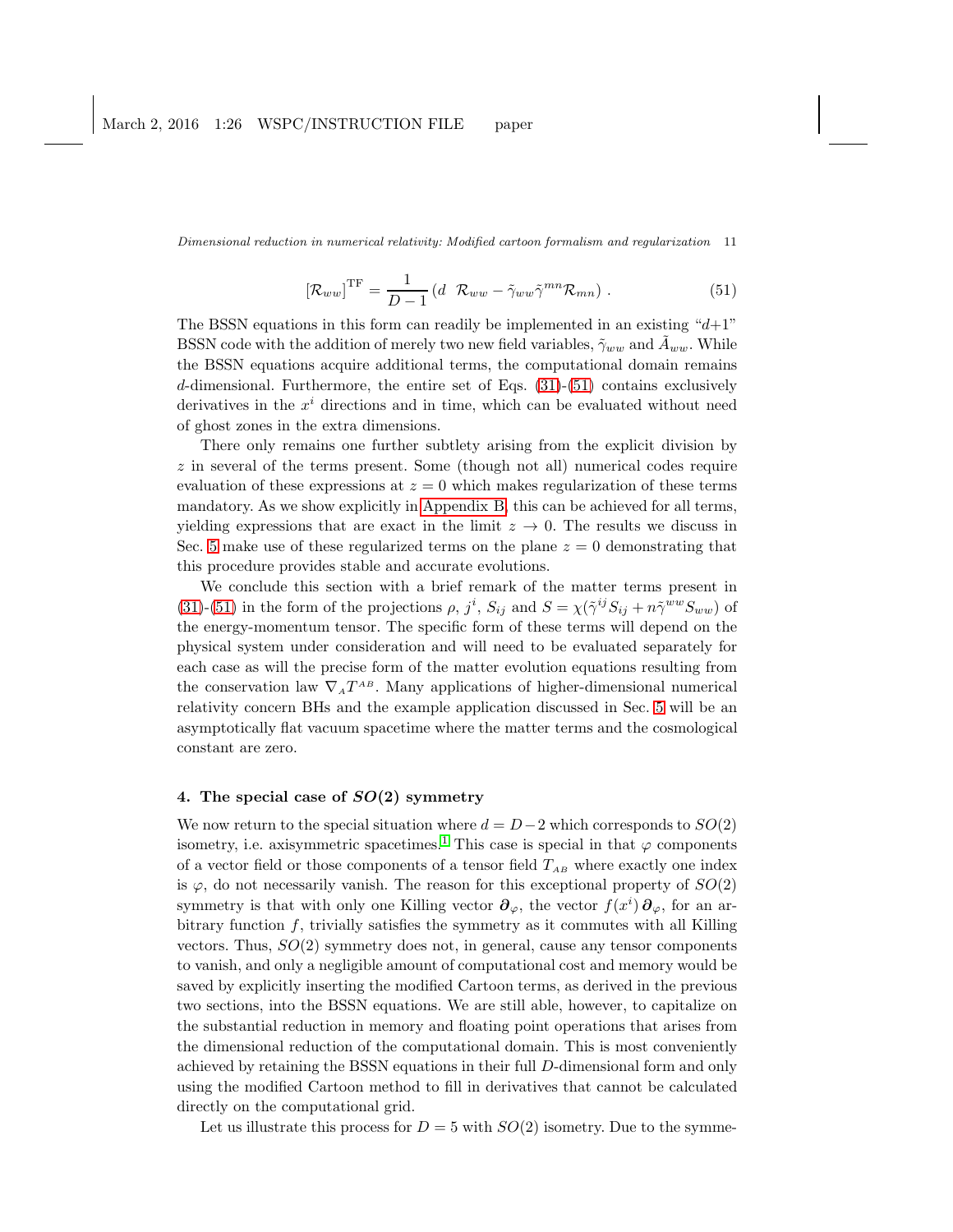try, we can model such a spacetime on a three-dimensional grid on which we store all vector and tensor components, including those of the type  $V^w$  and  $T_{Iw}$ , which do not vanish for  $SO(2)$  symmetry. In order to evolve the system by one time step, we need to compute derivatives with respect to *all* coordinates. Derivatives with respect to  $x^i$  can be calculated on the grid using standard methods. Derivatives with respect to  $w$ , on the other hand, can be calculated on our three-dimensional grid using the modified Cartoon method. For example, for a vector, the procedure is

<span id="page-11-1"></span>
$$
V^{I}{}_{,J} = \begin{pmatrix} \text{calculate on} & 0\\ \text{the grid} & -V^{w}/z\\ V^{z}/z \end{pmatrix} . \tag{52}
$$

[Appendix C](#page-19-0) lists all necessary expressions for derivatives with  $SO(2)$  symmetry. Once all derivatives have been calculated, we have all the information required to use the standard  $D = 5$  BSSN equations [\(18-22\)](#page-6-1) without the need for any extra terms.

Note that this method for handling  $SO(2)$  symmetry can straightforwardly be combined with the method described in Secs. [2,](#page-2-0) [3.](#page-5-0) Such a procedure can handle, for example, the symmetry of black rings and has been applied  $\text{in}^{15}$  $\text{in}^{15}$  $\text{in}^{15}$  to speed up the exploration of the gauge parameter space in numerical evolutions of black rings in  $D = 5$ . Black rings have horizons of topology<sup>[58](#page-24-7)</sup>  $S^1 \times S^2$  and rotate along the  $S<sup>1</sup>$ . This rotational symmetry requires handling with the special method for  $d =$  $D-2$  because  $\varphi$  components do not vanish in that case. The second symmetry corresponding to the  $S^2$ , however, is amenable to the treatment presented in Secs. [2](#page-2-0) and [3.](#page-5-0) In practice, Refs.[15,](#page-22-12) [59](#page-24-8) first applied the latter reduction and then the special  $SO(2)$  reduction sketched in Eq. [\(52\)](#page-11-1).

## <span id="page-11-0"></span>5. Application to a black-hole collision

In this section we present, as a specific example for the efficacy of the formalism, results from the numerical simulation of a head-on collision of two non-spinning BHs in  $D = 7$  dimensions starting from rest. A non-rotating BH in D spacetime dimensions is described by the Tangherlini<sup>[60](#page-24-9)</sup> solution

$$
ds^{2} = -\left(1 - \frac{\mu}{R^{D-3}}\right)dt^{2} + \left(1 - \frac{\mu}{R^{D-3}}\right)^{-1}dR^{2} + R^{2}d\Omega_{D-2}^{2},\tag{53}
$$

where  $d\Omega_{D-2}$  denotes the area element of the  $(D-2)$  sphere and the parameter  $\mu$ is related to the BH mass  $M$  and the horizon radius  $R<sub>h</sub>$  by

$$
\mu = \frac{16\pi M}{(D-2)\Omega_{D-2}}, \qquad \mu = R_h^{D-3}.
$$
\n(54)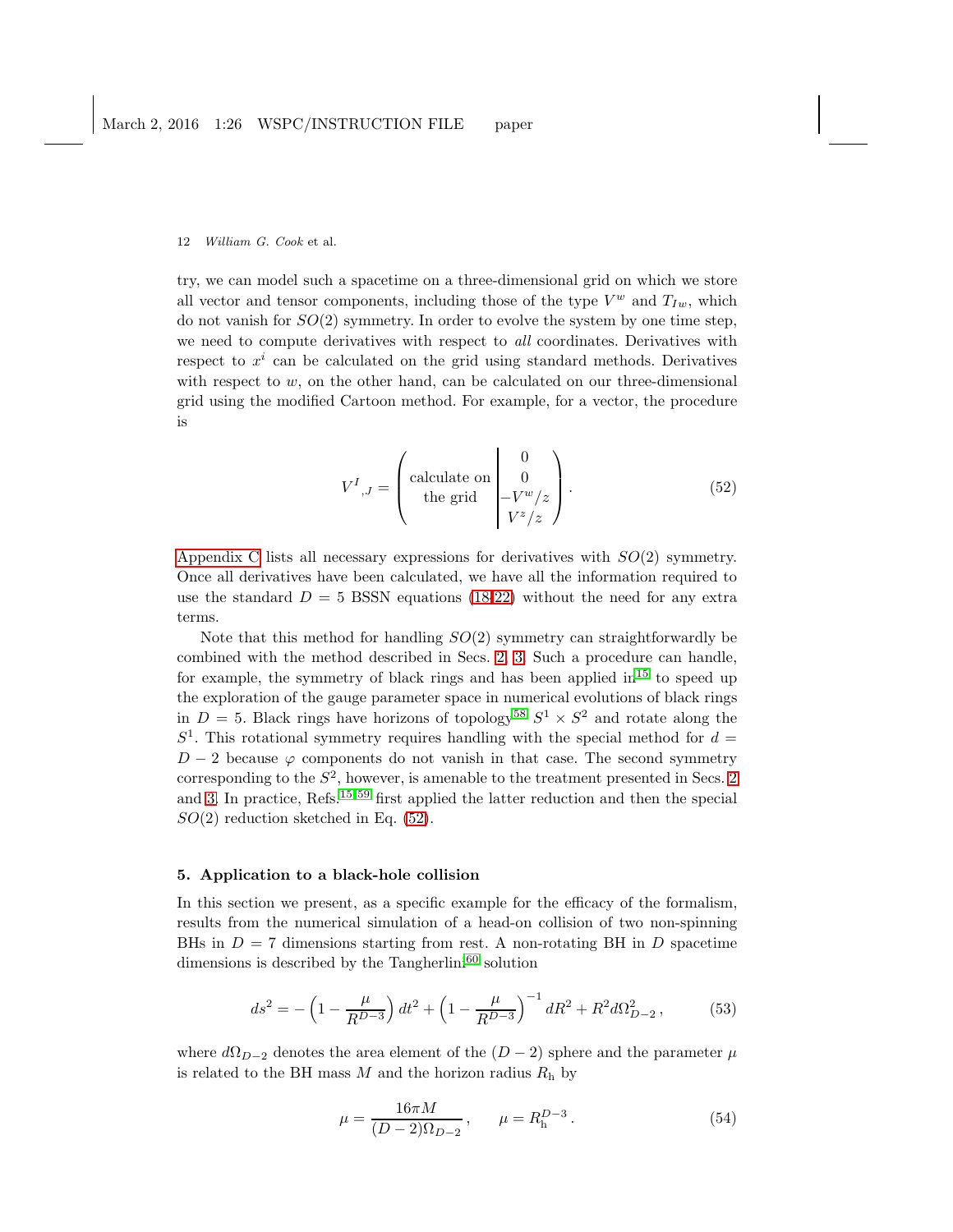Here,  $\Omega_{D-2}$  is the surface area of the unit  $(D-2)$  sphere. The Tangherlini solution can be written in isotropic coordinates in the form

$$
ds^{2} = -\left(\frac{4r^{D-3}-\mu}{4r^{D-3}+\mu}\right)dt^{2} + \left(1 + \frac{\mu}{4r^{D-3}}\right)^{4/(D-3)}\left[\sum_{i}(dx^{i})^{2} + \sum_{a}(dw^{a})^{2}\right],
$$
 (55)

which facilitates construction of analytic data for a snapshot of a spacetime containing multiple BHs at the moment of time symmetry according to the procedure of Brill and Lindquist.[61](#page-24-10) These higher-dimensional Brill-Lindquist data are given in terms of the ADM variables by

$$
K_{IJ} = 0
$$
,  $\gamma_{IJ} = \psi^{4/(D-3)} \delta_{IJ}$ ,  $\psi = 1 + \sum_{\mathcal{A}} \frac{\mu_{\mathcal{A}}}{4 \left[ \sum_{\kappa=1}^{D-1} (X^{\kappa} - X^{\kappa}_{\mathcal{A}})^2 \right]^{(D-3)/2}}$ , (56)

where the summation over  $A$  and  $K$  extend over the multiple BHs and spatial coordinates, respectively, and  $X_A^{\kappa}$  denotes the position of the  $\mathcal{A}^{\text{th}}$  BH.

We have implemented these initial data in the LEAN code,  $62,63$  $62,63$  which is based on  $C_A$ CTUS<sup>[64,](#page-24-13) [65](#page-24-14)</sup> and uses  $C_A$ RPET<sup>[66,](#page-24-15) [67](#page-24-16)</sup> for mesh refinement. The specific case presented here has been obtained using  $SO(4)$  symmetry, i.e.  $D = 7, d = 3$ , for a collision along the x axis of two equal-mass BHs initially separated by 7.58  $R_h$ , where  $R_h$  is the horizon radius associated with a single BH with  $\mu = \mu_1 = \mu_2$ . The computational domain consists of a set of seven refinement levels, the innermost two centered on the BHs and the five outer ones on the origin. We employ standard moving puncture gauge conditions<sup>[68](#page-24-17)</sup> [note that we use here  $\beta^a = 0$  in accordance with Eq. [\(A.3\)](#page-15-1)]

$$
\partial_t \alpha = \beta^m \partial_m \alpha - 3\alpha K \,, \tag{57}
$$

$$
\partial_t \beta^i = \beta^m \partial_m \beta^i + \frac{3}{4} \tilde{\Gamma}^i - \frac{1}{2^{1/4} R_h} \beta^i, \qquad (58)
$$

having initialized lapse and shift to their Minkowski values  $\alpha = 1, \beta^i = 0$ . Two simulations have been performed in octant symmetry with a grid spacing  $\Delta x =$  $R_h/52$  and  $\Delta x = R_h/104$ , respectively, on the innermost level, that increases by a factor of two on each consecutive level further out.

Figure [1](#page-13-0) shows the trajectories of the two BHs evolving in time from the initial separation through merger into a single hole centered on the origin, obtained from the high resolution simulation with  $\Delta x = R_h/104$ . In order to check the consistency of our numerical formalism, we have also analyzed the constraint equations for this configuration. A snapshot of the Hamiltonian constraint [\(16\)](#page-6-2) along the collision axis at evolution time  $t = 80 R_h$  is shown in Fig. [2.](#page-13-1) In this figure, the result obtained for the high resolution run has been amplified by a factor of four expected for second-order convergence. The overlap of the two curves demonstrates convergence at second order, compatible with the numerical scheme that employs second and fourth-order accurate discretization and interpolation techniques. We have performed the same analysis for the Hamiltonian and momentum constraints at several points in time and observe the same second-order convergence of both constraints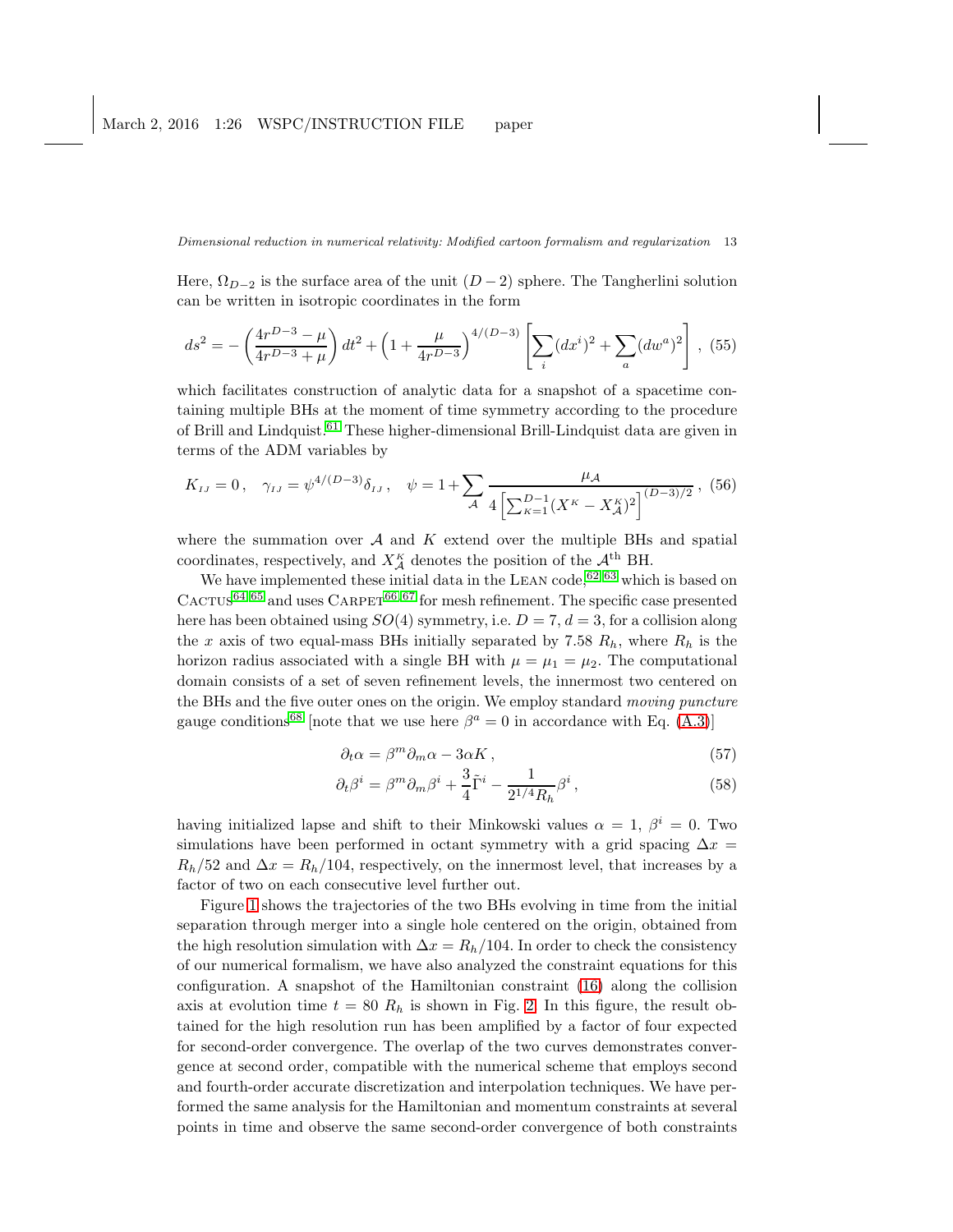throughout infall and merger. Note that only one BH is present on the computational domain (at about  $x = 2.5$  in the figure) because of the octant symmetry. The other BH is represented in this simulation through the symmetric boundary



Fig. 1. BH trajectories for an equal-mass head-on collision of two non-spinning holes initially at rest in  $D = 7$  dimensions. The collision takes place along the  $x$  axis.

<span id="page-13-0"></span>

<span id="page-13-1"></span>Fig. 2. The Hamiltonian constraint along the collision axis obtained for a BH head-on collision starting from rest using resolution parameters  $\Delta x = R_h/52$  (solid, black curve) and  $\Delta x = R_h/104$ (dashed, red curve). The latter has been amplified by a factor of four corresponding to second-order convergence.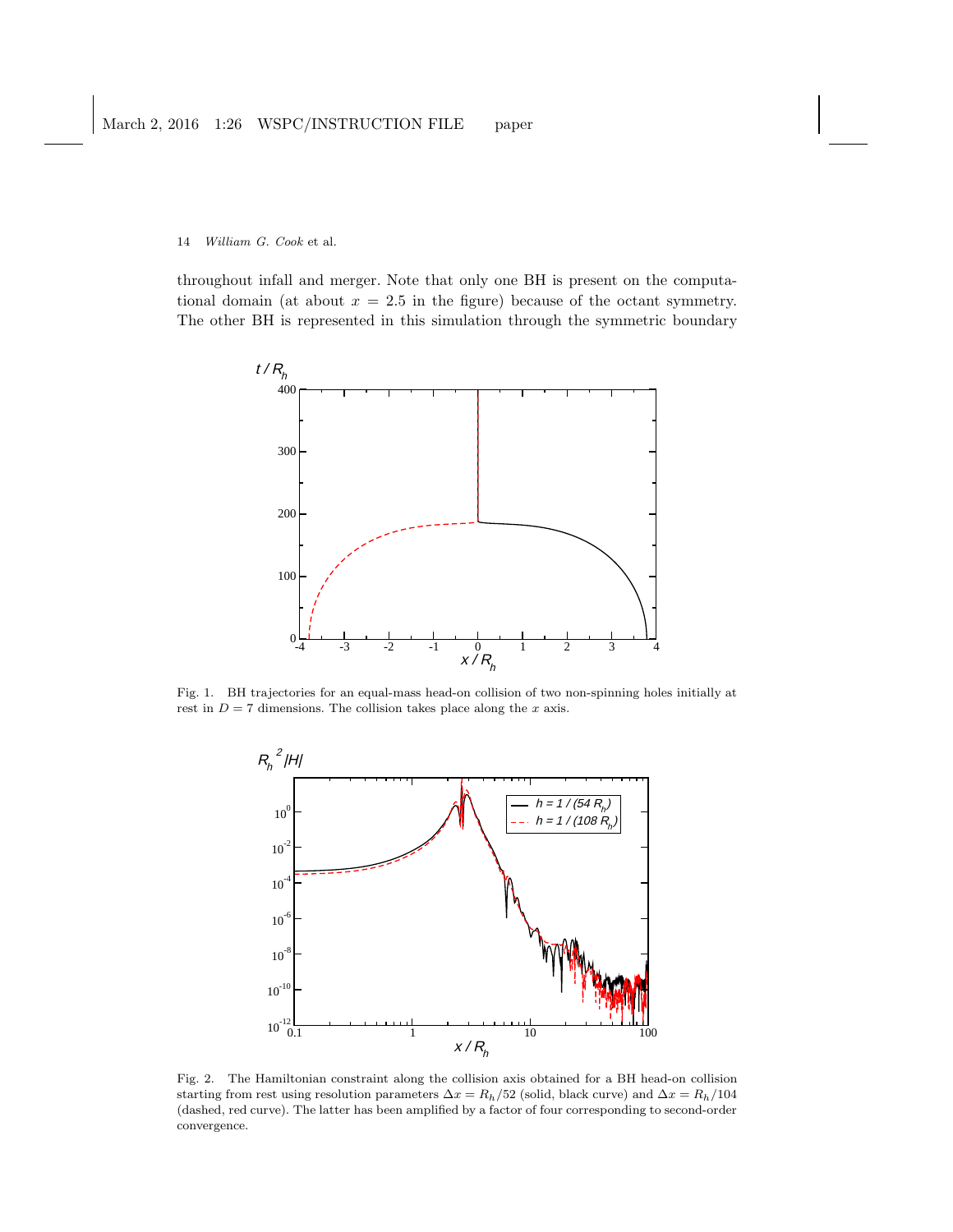<span id="page-14-0"></span>conditions imposed at  $x = 0$ .

## 6. Conclusions

In the presence of rotational symmetry, the Einstein equations simplify considerably and the generation of numerical solutions to these equations can be implemented with significant improvements in computational cost and the required amount of computer memory. The Cartoon method proposed  $\text{in}^{47}$  $\text{in}^{47}$  $\text{in}^{47}$  was the first technique designed with the particular goal of efficiently modeling axisymmetric spacetimes in 3+1 numerical relativity. A modification, often dubbed the modified Cartoon method<sup>[1](#page-22-0)</sup> used relations between tensor components in place of spatial interpolation operations, which not only eliminates the need of introducing a few extra grid points in the symmetry directions, but also allows for a particularly convenient generalization to an arbitrary number of spacetime dimensions and number of rotational symmetries.[12,](#page-22-9) [48,](#page-23-14) [49](#page-23-15)

In this work, we have presented in detail the complete set of equations as obtained for the BSSN formulation of the Einstein equations in  $D$  spacetime dimensions with  $SO(D-d)$  isometry where  $d \in \{1, 2, ..., D-2\}$ . Furthermore, we explicitly demonstrate the presence of extra terms for the case  $d = D - 2$ , where the symmetry condition allows for a wider class of components of tensor densities to remain non-zero. Finally, we have compiled a list of terms involving division by the quasi-radial coordinate (the z direction in our case) and illustrate how all irregularities at the origin  $z = 0$  can be cured through equivalence with manifestly regular expressions. Even though we used the BSSN formulation for our discussion, the recipes detailed here can be applied straightforwardly to other popular formu-lations of the Einstein equations such as the generalized harmonic gauge<sup>[1,](#page-22-0) [69](#page-24-18)</sup> or the conformal  $Z4^{70,71}$  $Z4^{70,71}$  $Z4^{70,71}$  systems.

As an example, we have presented results from a head-on collision from rest of two equal-mass, non-spinning BHs in  $D = 7$  spacetime dimensions. Following a rather slow acceleration phase, due to the rapid diminishing of the gravitational force with distance, the two BHs merge and we observe second-order convergence of the constraints. This confirms in yet another type of application the remarkable robustness observed for the modified Cartoon method in applications to spinning BHs<sup>[12](#page-22-9)</sup> or high-energy collisions in  $D = 5^{42}$  $D = 5^{42}$  $D = 5^{42}$ . This seemingly superior robustness as compared with the method of reduction by isometry developed  $\text{in}^{45}$  $\text{in}^{45}$  $\text{in}^{45}$  is, at present, empirical but merits further investigation at the analytic level.

# Acknowledgments

U.S. is supported by the H2020 ERC Consolidator Grant "Matter and strong-field gravity: New frontiers in Einstein's theory" grant agreement No. MaGRaTh–646597, the H2020-MSCA-RISE-2015 Grant No. StronGrHEP-690904, the STFC Consolidator Grant No. ST/L000636/1, the SDSC Comet and TACC Stampede clusters through NSF-XSEDE Award Nos. PHY-090003, the Cambridge High Performance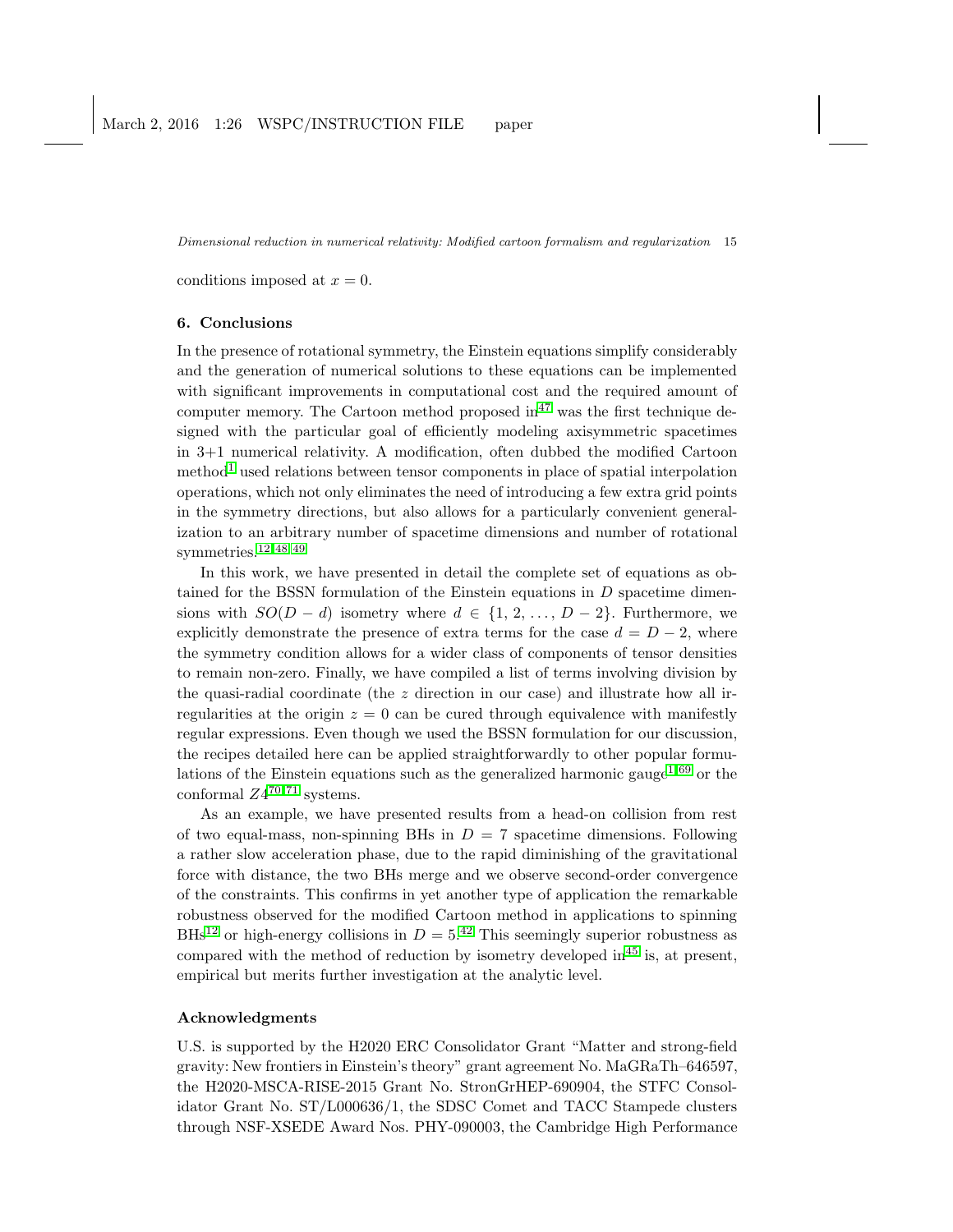Computing Service Supercomputer Darwin using Strategic Research Infrastructure Funding from the HEFCE and the STFC, and DiRAC's Cosmos Shared Memory system through BIS Grant No. ST/J005673/1 and STFC Grant Nos. ST/H008586/1, ST/K00333X/1. P.F. and S.T. are supported by the H2020 ERC Starting Grant "New frontiers in numerical general relativity" grant agreement No. NewNGR-639022. P.F. is also supported by a Royal Society University Research Fellowship. W.G.C. and M.K. are supported by STFC studentships.

# <span id="page-15-0"></span>Appendix A. Cartesian components in  $SO(D-d)$  symmetry

We present here the list of all modified cartoon expressions for the case of  $SO(D-d)$ symmetry with  $d < D-2$ . The index range for early Latin indices is  $a, b, \ldots = d+1$  $1, \ldots, D-1$  and for middle Latin indices i, j,  $\ldots = 1, \ldots d$ . Furthermore, an index  $z$  denotes the coordinate  $z$  while the index  $w$  only appears in the tensor component  $T_{ww}$  which represents the additional function that needs to be evolved numerically in addition to the  $T_{ij}$ . For example, the spacetime metric is fully described by the components  $g_{\alpha\beta}, \alpha, \beta = 0, 1, \ldots d$ , plus one additional field  $g_{ww}$ . For arbitrary scalar, vector and tensor densities  $\Psi$ ,  $V^A$  and  $T_{AB}$ , the expressions are

<span id="page-15-1"></span>
$$
0 = \partial_a \Psi = \partial_i \partial_a \Psi , \qquad (A.1)
$$

$$
\partial_a \partial_b \Psi = \delta_{ab} \frac{\partial_z \Psi}{z}, \qquad (A.2)
$$

$$
0 = V^a = \partial_i V^a = \partial_a V^i = \partial_a \partial_b V^c, \qquad (A.3)
$$

$$
\partial_a V^b = \delta_a{}^b \frac{V^z}{z},\tag{A.4}
$$

$$
\partial_i \partial_a V^b = \delta^b{}_a \left( \frac{\partial_i V^z}{z} - \delta_{iz} \frac{V^z}{z^2} \right) , \qquad (A.5)
$$

$$
\partial_a \partial_b V^i = \delta_{ab} \left( \frac{\partial_z V^i}{z} - \delta^i z \frac{V^z}{z^2} \right) , \qquad (A.6)
$$

$$
0 = T_{ia} = \partial_a T_{bc} = \partial_i \partial_a T_{bc} = \partial_a \partial_b T_{ic} = \partial_a T_{ij} = \partial_i \partial_a T_{jk}, \qquad (A.7)
$$

$$
T_{ab} = \delta_{ab} T_{ww} , \t\t(A.8)
$$

$$
\partial_a \partial_b T_{cd} = (\delta_{ac}\delta_{bd} + \delta_{ad}\delta_{bc}) \frac{T_{zz} - T_{ww}}{z^2} + \delta_{ab}\delta_{cd} \frac{\partial_z T_{ww}}{z}, \tag{A.9}
$$

$$
\partial_a T_{ib} = \delta_{ab} \frac{T_{iz} - \delta_{iz} T_{ww}}{z},\tag{A.10}
$$

$$
\partial_i \partial_a T_{jb} = \delta_{ab} \left( \frac{\partial_i T_{jz} - \delta_{jz} \partial_i T_{ww}}{z} - \delta_{iz} \frac{T_{jz} - \delta_{jz} T_{ww}}{z^2} \right), \tag{A.11}
$$

$$
\partial_a \partial_b T_{ij} = \delta_{ab} \left( \frac{\partial_z T_{ij}}{z} - \frac{\delta_{iz} T_{jz} + \delta_{jz} T_{iz} - 2\delta_{iz} \delta_{jz} T_{ww}}{z^2} \right) . \tag{A.12}
$$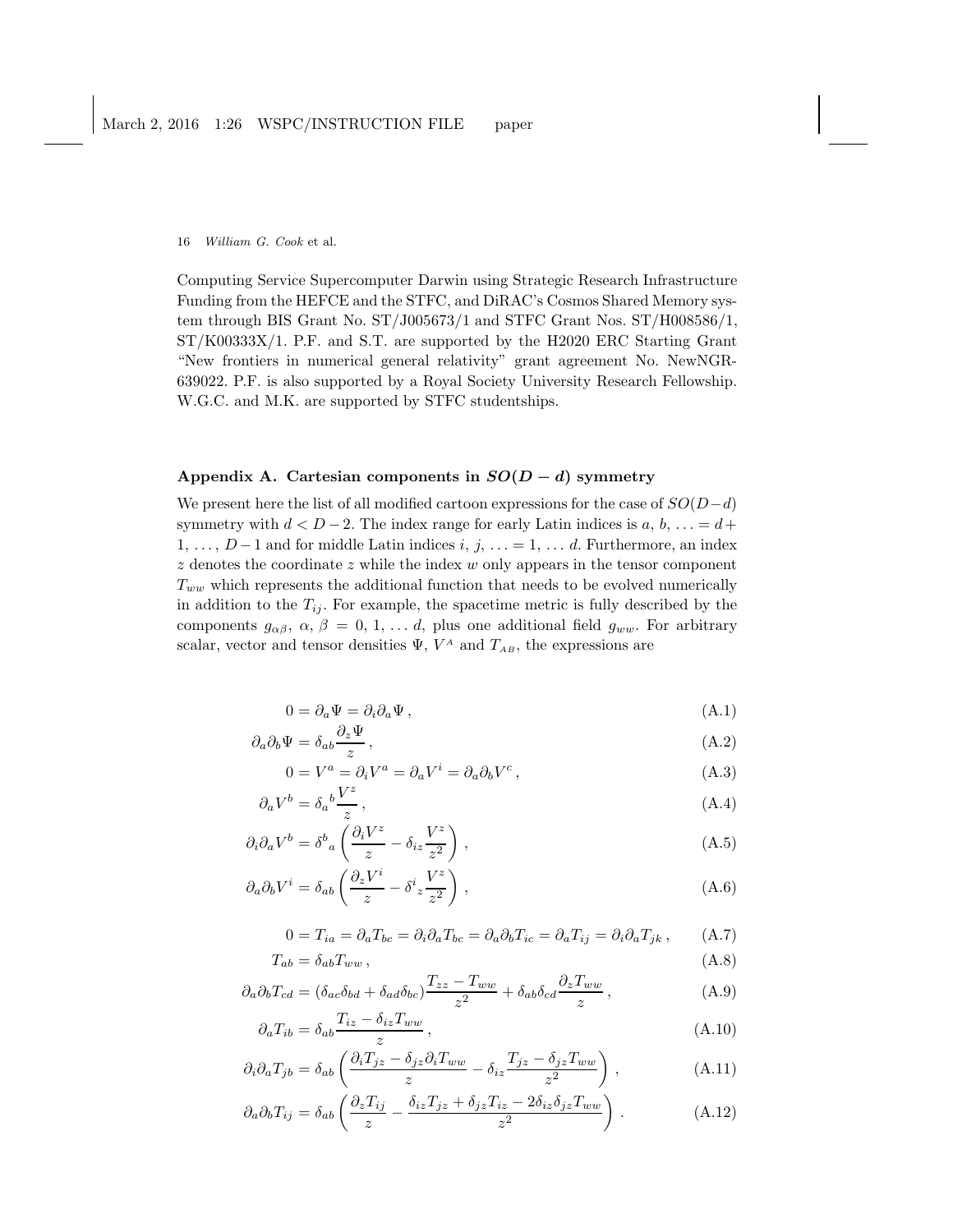# <span id="page-16-0"></span>Appendix B. Regularization at  $z = 0$  for  $d < D - 2$

The presence of  $z$  in the denominator of several terms in the system of Eqs. [\(31\)](#page-8-0)- $(51)$  merely arises from the quasi-radial nature of the coordinate z and can be handled straightforwardly in analogy to the treatment of the origin in spherical or axisymmetry.

We will present the regularized terms needed in the generic  $SO(D-d)$  symmetry; however, it should be noted that terms involving the inverse metric become much more complicated for a large d, and so we will also explicitly show these terms for the most common case,  $d = 3$ .

We first require that all components expressed in a fully Cartesian set of coordinates are regular. A well known consequence of this assumption is that tensor density components containing an odd (even) number of radial, i.e. z, indices contain only odd (even) powers of z in a series expansion around  $z = 0$ . The same holds for quantities derived from tensors and densities such as the BSSN variable  $\tilde{\Gamma}^i$ .

Next, we consider the inverse metric which we obtain through inversion of the matrix equation [\(30\)](#page-8-1). By constructing the cofactor matrix and dividing by the determinant, we obtain, for  $d = 3$ 

<span id="page-16-1"></span>
$$
\tilde{\gamma}^{xx} = \tilde{\gamma}_{ww}^n \frac{\tilde{\gamma}_{yy}\tilde{\gamma}_{zz} - \tilde{\gamma}_{yz}^2}{\det \tilde{\gamma}_{IJ}}, \quad \tilde{\gamma}^{xy} = \tilde{\gamma}_{ww}^n \frac{\tilde{\gamma}_{yz}\tilde{\gamma}_{xz} - \tilde{\gamma}_{xy}\tilde{\gamma}_{zz}}{\det \tilde{\gamma}_{IJ}}, \quad \tilde{\gamma}^{xz} = \tilde{\gamma}_{ww}^n \frac{\tilde{\gamma}_{xy}\tilde{\gamma}_{yz} - \tilde{\gamma}_{xz}\tilde{\gamma}_{yy}}{\det \tilde{\gamma}_{IJ}},
$$
  
\n...  
\n
$$
\tilde{\gamma}^{yy} = \tilde{\gamma}_{ww}^n \frac{\tilde{\gamma}_{xx}\tilde{\gamma}_{zz} - \tilde{\gamma}_{xz}^2}{\det \tilde{\gamma}_{IJ}}, \qquad \tilde{\gamma}^{yz} = \tilde{\gamma}_{ww}^n \frac{\tilde{\gamma}_{xy}\tilde{\gamma}_{xz} - \tilde{\gamma}_{xx}\tilde{\gamma}_{yz}}{\det \tilde{\gamma}_{IJ}},
$$
  
\n...  
\n
$$
\tilde{\gamma}^{zz} = \tilde{\gamma}_{ww}^n \frac{\tilde{\gamma}_{xx}\tilde{\gamma}_{yy} - \tilde{\gamma}_{xy}^2}{\det \tilde{\gamma}_{IJ}}.
$$
  
\n(B.1)

Next, we recall that the BSSN metric has unit determinant, so that

$$
1 = \det \tilde{\gamma}_{IJ} = \tilde{\gamma}_{ww}^n (\tilde{\gamma}_{xx}\tilde{\gamma}_{yy}\tilde{\gamma}_{zz} + 2\tilde{\gamma}_{xy}\tilde{\gamma}_{xz}\tilde{\gamma}_{yz} - \tilde{\gamma}_{xx}\tilde{\gamma}_{yz}^2 - \tilde{\gamma}_{yy}\tilde{\gamma}_{xz}^2 - \tilde{\gamma}_{zz}\tilde{\gamma}_{xy}^2)
$$
  

$$
\stackrel{*}{=} \tilde{\gamma}_{ww}^n \tilde{\gamma}_{zz} (\tilde{\gamma}_{xx}\tilde{\gamma}_{yy} - \tilde{\gamma}_{xy}^2), \tag{B.2}
$$

where we introduced the symbol " $\stackrel{*}{\equiv}$ " to denote equality in the limit  $z \to 0$ . The components for the inverse BSSN metric in Eq. [\(B.1\)](#page-16-1) simplify accordingly.

For a general  $d$  we know that the matrix takes the form given in Eq [\(30\)](#page-8-1). Then, denoting the cofactor matrix for a given element of  $\tilde{\gamma}_{IJ}$  as  $C_{IJ}$ , the inverse BSSN metric components are (note that the metric is symmetric, so that  $C_{IJ} = C_{JI}$ )

$$
\tilde{\gamma}^{x^1 x^1} = \frac{C_{x^1 x^1}}{\det \tilde{\gamma}_{IJ}}, \quad \cdots, \quad \tilde{\gamma}^{x^1 x^{d-1}} = \frac{C_{x^1 x^{d-1}}}{\det \tilde{\gamma}_{IJ}}, \quad \tilde{\gamma}^{x^1 z} = \frac{C_{x^1 z}}{\det \tilde{\gamma}_{IJ}},
$$
\n
$$
\vdots \qquad \vdots \qquad \vdots
$$
\n
$$
\tilde{\gamma}^{x^{d-1} x^{d-1}} = \frac{C_{x^d - 1 x^{d-1}}}{\det \tilde{\gamma}_{IJ}}, \quad \tilde{\gamma}^{x^{d-1} z} = \frac{C_{x^d - 1 z}}{\det \tilde{\gamma}_{IJ}}
$$
\n
$$
\cdots \qquad \cdots \qquad \cdots \qquad \tilde{\gamma}^{zz} = \frac{C_{zz}}{\det \tilde{\gamma}_{IJ}}.
$$
\n
$$
(B.3)
$$

Again, in the BSSN case det  $\tilde{\gamma}_{IJ} = 1$ , and the inverse metric element is simply the cofactor of that element. For simplicity, we will use indices  $\hat{i}$  in place of  $x^{\hat{i}}$  in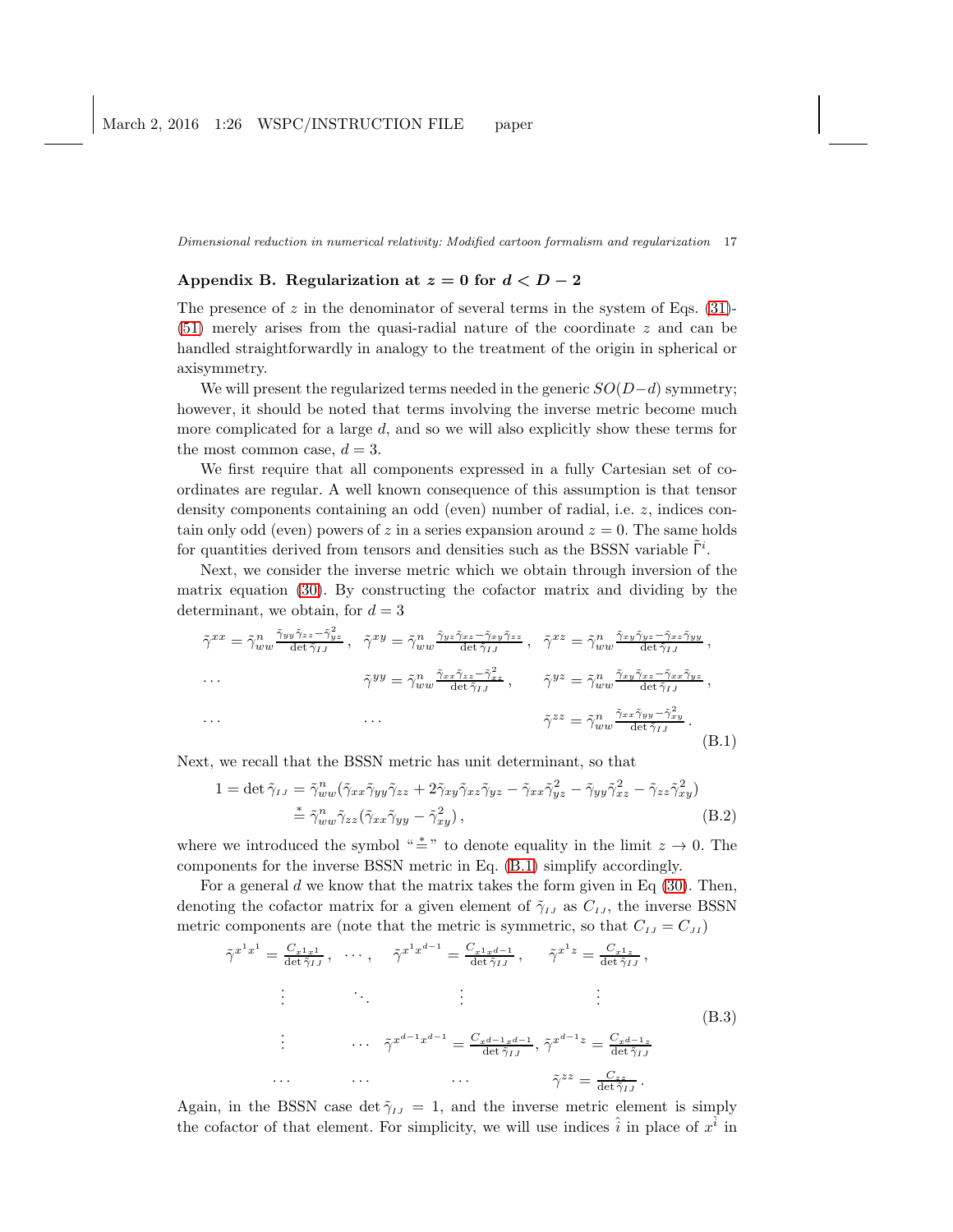the remainder of this section, so that, for example  $C_{12} \equiv C_{x^1x^2}$ ,  $C_{1z} \equiv C_{x^1z}$  etc. When used without a caret, the lower case Latin indices  $i, j, \ldots$  also include the z component.

If we denote the upper-left quadrant of the matrix in Eq [\(30\)](#page-8-1) as the matrix  $M_{ij}$ , then we can write the cofactor of an element in this upper-left quadrant as

<span id="page-17-0"></span>
$$
C_{ij} = (-1)^{i+j} \tilde{\gamma}_{ww}^n \det(M_{kl\{k \neq j, l \neq i\}}). \tag{B.4}
$$

Here, the notation  $\det(M_{kl\{k\neq j, l\neq i\}})$  denotes the determinant of the matrix obtained by crossing out the  $j<sup>th</sup>$  row and  $i<sup>th</sup>$  column. Likewise, we may add further inequalities inside the braces to denote matrices obtained by crossing out more than one row and column.

The next regularity condition we require our spacetime to satisfy is the absence of a conical singularity at  $z = 0$ . In polar coordinates  $(\rho, \varphi)$  constructed as in Sec. [2.2,](#page-3-0) this condition can be expressed as  $\tilde{\gamma}_{\varphi\varphi} = \rho^2 \tilde{\gamma}_{\rho\rho}$  which translates into the conditions

$$
\tilde{\gamma}_{zz} - \tilde{\gamma}_{ww} \stackrel{*}{=} \mathcal{O}(z^2) , \qquad \tilde{\gamma}^{zz} - \tilde{\gamma}^{ww} \stackrel{*}{=} \mathcal{O}(z^2) , \qquad (B.5)
$$

in Cartesian coordinates. By taking the time derivative of these relations and combining these with Eqs. [\(34\)](#page-8-2), [\(35\)](#page-8-2), we obtain an analogous relation for the traceless extrinsic curvature,

$$
\tilde{A}_{zz} - \tilde{A}_{ww} \stackrel{*}{=} \mathcal{O}(z^2). \tag{B.6}
$$

.

We thus arrive at the following list of regularized terms valid in the limit  $z \to 0$ .

(1) By expanding  $\beta^z = b_1 z + b_3 z^3 + \dots$ , and likewise for  $\tilde{\Gamma}^z$  and  $\partial_z \tilde{\gamma}_{ww}$ , we obtain

<span id="page-17-2"></span>
$$
\frac{\beta^z}{z} \stackrel{*}{=} \partial_z \beta_z \,, \qquad \frac{\tilde{\Gamma}^z}{z} \stackrel{*}{=} \partial_z \tilde{\Gamma}^z \,, \qquad \frac{\partial_z \tilde{\gamma}_{ww}}{z} \stackrel{*}{=} \partial_z \partial_z \tilde{\gamma}_{ww} \,, \tag{B.7}
$$

and likewise for  $\alpha$  or  $\chi$  in place of  $\tilde{\gamma}_{ww}$  in the last expression.

(2) We express the inverse metric components through their cofactors, given for arbitrary d by Eq.  $(B.4)$ , and then apply the same trading of divisions by z for derivatives as done for  $\beta^z/z$ , to obtain

<span id="page-17-1"></span>
$$
\frac{\delta^i z - \tilde{\gamma}^{zi} \tilde{\gamma}_{ww}}{z} \stackrel{*}{=} \begin{cases} \sum_{\hat{m}=1}^{d-1} (-1)^{\hat{m}+\hat{i}} \partial_z(\tilde{\gamma}_{\hat{m}z}) \tilde{\gamma}_{ww}^{n+1} \det(M_{jl}\{j \neq z, j \neq \hat{m}, l \neq i, l \neq z\}) & \text{if } i = \hat{i} \\ 0 & \text{if } i = z \end{cases}
$$
(B.8)

Here, as well in items (5) and (9) below, we formally set det $(M_{jl\{j\neq z,j\neq \hat{m},l\neq i,l\neq z\}}) = 1$  for the case  $d = 2$  where no entries would be left in the matrix after crossing out two rows and columns. For  $d = 1$ , the case  $i = \hat{i}$  does not arise which obviates the need to evaluate the determinant.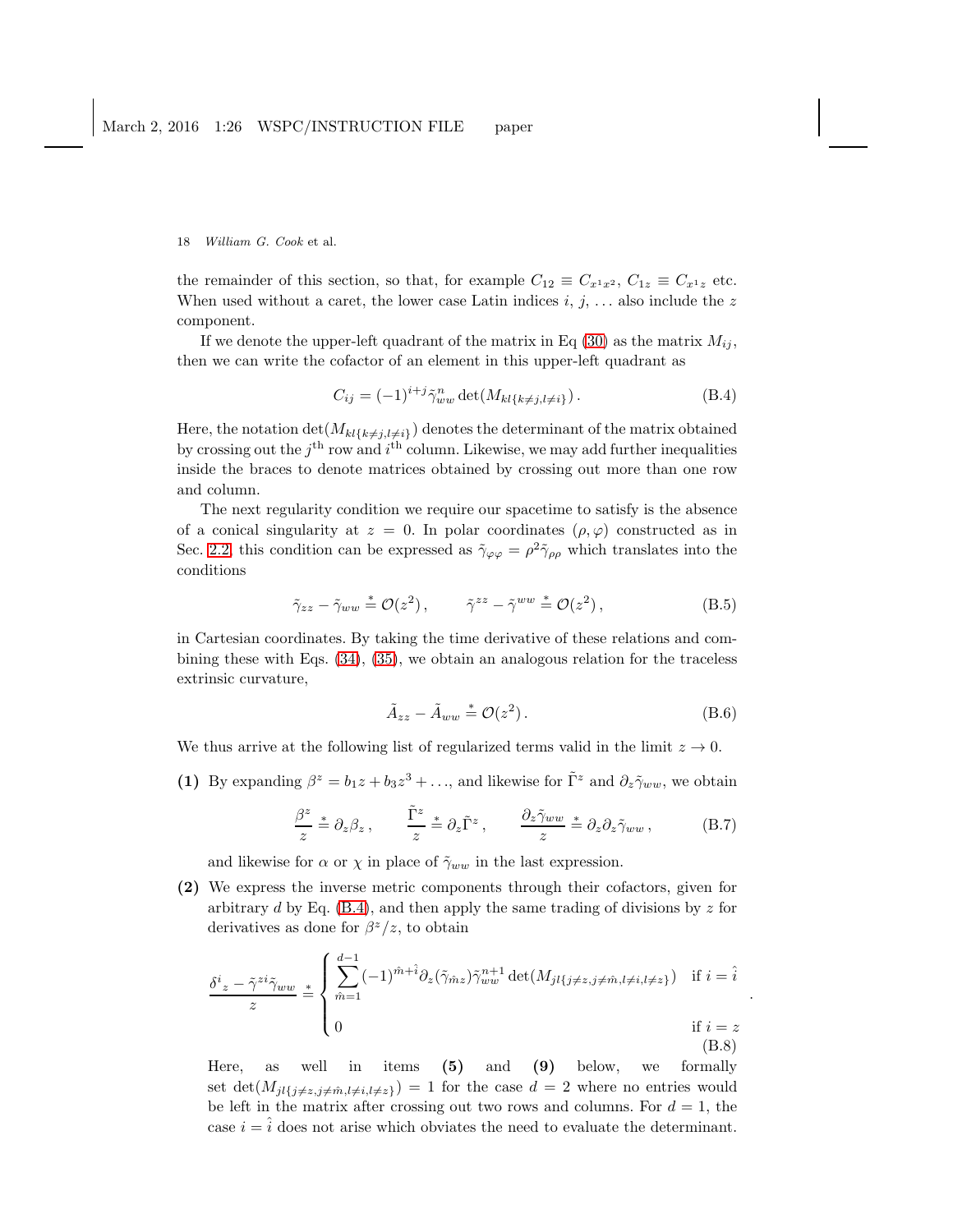For the case  $d = 3$ , the expression [\(B.8\)](#page-17-1) becomes

$$
\frac{\delta^{i} z - \tilde{\gamma}^{zi} \tilde{\gamma}_{ww}}{z} \stackrel{*}{=} \begin{cases} \tilde{\gamma}_{ww}^{n+1} (\tilde{\gamma}_{yy} \partial_z \tilde{\gamma}_{xz} - \tilde{\gamma}_{xy} \partial_z \tilde{\gamma}_{yz}) & \text{if } i = x \\ \tilde{\gamma}_{ww}^{n+1} (\tilde{\gamma}_{xx} \partial_z \tilde{\gamma}_{yz} - \tilde{\gamma}_{xy} \partial_z \tilde{\gamma}_{xz}) & \text{if } i = y \\ 0 & \text{if } i = z \end{cases} \tag{B.9}
$$

(3) Expanding  $\beta^{\hat{i}} = b_0 + b_2 z^2 + \dots$  and  $\beta^z = b_1 z + b_3 z^3 + \dots$ , we trade two divisions by z for a second derivative and obtain

$$
\frac{\partial_z \beta^i}{z} - \delta^i z \frac{\beta^z}{z^2} = \begin{cases} \partial_z \partial_z \beta^{\hat{i}} & \text{if } i = \hat{i} \\ 0 & \text{if } i = z \end{cases}
$$
 (B.10)

(4) We rewrite the term

$$
\frac{\tilde{\gamma}^{im}\partial_m\beta^z}{z} - \tilde{\gamma}^{iz}\frac{\beta^z}{z^2} = \tilde{\gamma}^{im}\left(\frac{\partial_m\beta^z}{z} - \delta^z{}_m\frac{\beta^z}{z^2}\right) ,\qquad (B.11)
$$

and expand  $\beta^z = b_1 z + b_3 z^3 + \dots$  which leads to

<span id="page-18-0"></span>
$$
\frac{\partial_m \beta^z}{z} - \delta^z m \frac{\beta^z}{z^2} = \begin{cases} \partial_{\hat{m}} \partial_z \beta^z & \text{if } m = \hat{m} \\ 0 & \text{if } m = z \end{cases} . \tag{B.12}
$$

(5) Similarly to Eq.  $(B.8)$ , we find for general d that

$$
\frac{\tilde{\gamma}^{zm}}{z} \partial_m \alpha = \sum_{\hat{m}=1}^{d-1} \sum_{\hat{i}=1}^{d-1} (-1)^{\hat{m}+\hat{i}-1} \partial_z(\tilde{\gamma}_{\hat{m}z}) \tilde{\gamma}_{ww}^n \det(M_{jl\{j \neq z, j \neq \hat{m}, l \neq \hat{i}, l \neq z\}}) \partial_{\hat{i}} \alpha + \tilde{\gamma}^{zz} \partial_z \partial_z \alpha ,
$$
\n(B.13)

where again we formally set  $\det(M_{jl\{j\neq z,j\neq m,l\neq i,l\neq z\}}) = 1$  for the case  $d = 2$ ; cf. item (2) above. For  $d = 3$ , we obtain

$$
\frac{\tilde{\gamma}^{zm}}{z} \partial_m \alpha = \tilde{\gamma}_{ww}^n \left[ (\tilde{\gamma}_{xy} \partial_z \tilde{\gamma}_{yz} - \tilde{\gamma}_{yy} \partial_z \tilde{\gamma}_{xz}) \partial_x \alpha + (\tilde{\gamma}_{xy} \partial_z \tilde{\gamma}_{xz} - \tilde{\gamma}_{xx} \partial_z \tilde{\gamma}_{yz}) \partial_y \alpha \right] + \tilde{\gamma}^{zz} \partial_z \partial_z \alpha ,
$$
\n(B.14)

and likewise for  $\chi$  in place of  $\alpha$ .

(6) Using  $\tilde{A}_{zz} - \tilde{A}_{ww} = \mathcal{O}(z^2)$ , we obtain

$$
\frac{\tilde{A}_{iz} - \delta_{iz}\tilde{A}_{ww}}{z} = \begin{cases} \partial_z \tilde{A}_{iz} & \text{if } i = \hat{i} \\ 0 & \text{if } i = z \end{cases}
$$
 (B.15)

(7) Using  $\tilde{\gamma}_{zz} - \tilde{\gamma}_{ww} = \mathcal{O}(z^2)$  and trading a division by z for a z derivative, we find if (i, j) = (ˆi, ˆj)

$$
-\frac{1}{2}\frac{\partial_z\tilde{\gamma}_{ij}}{z} + \frac{\delta_{z(i}\tilde{\gamma}_{j)z} - \delta_{iz}\delta_{jz}\tilde{\gamma}_{ww}}{z^2} = \begin{cases}\n-\frac{1}{2}\partial_z\partial_z\tilde{\gamma}_{ij} & \text{if } (i,j) = (\hat{i},\hat{j}) \\
0 & \text{if } (i,j) = (\hat{i},z) \text{ or } (z,\hat{j}) \\
-\frac{1}{2}\partial_z\partial_z\tilde{\gamma}_{ww} & \text{if } (i,j) = (z,z)\n\end{cases}
$$
\n(B.16)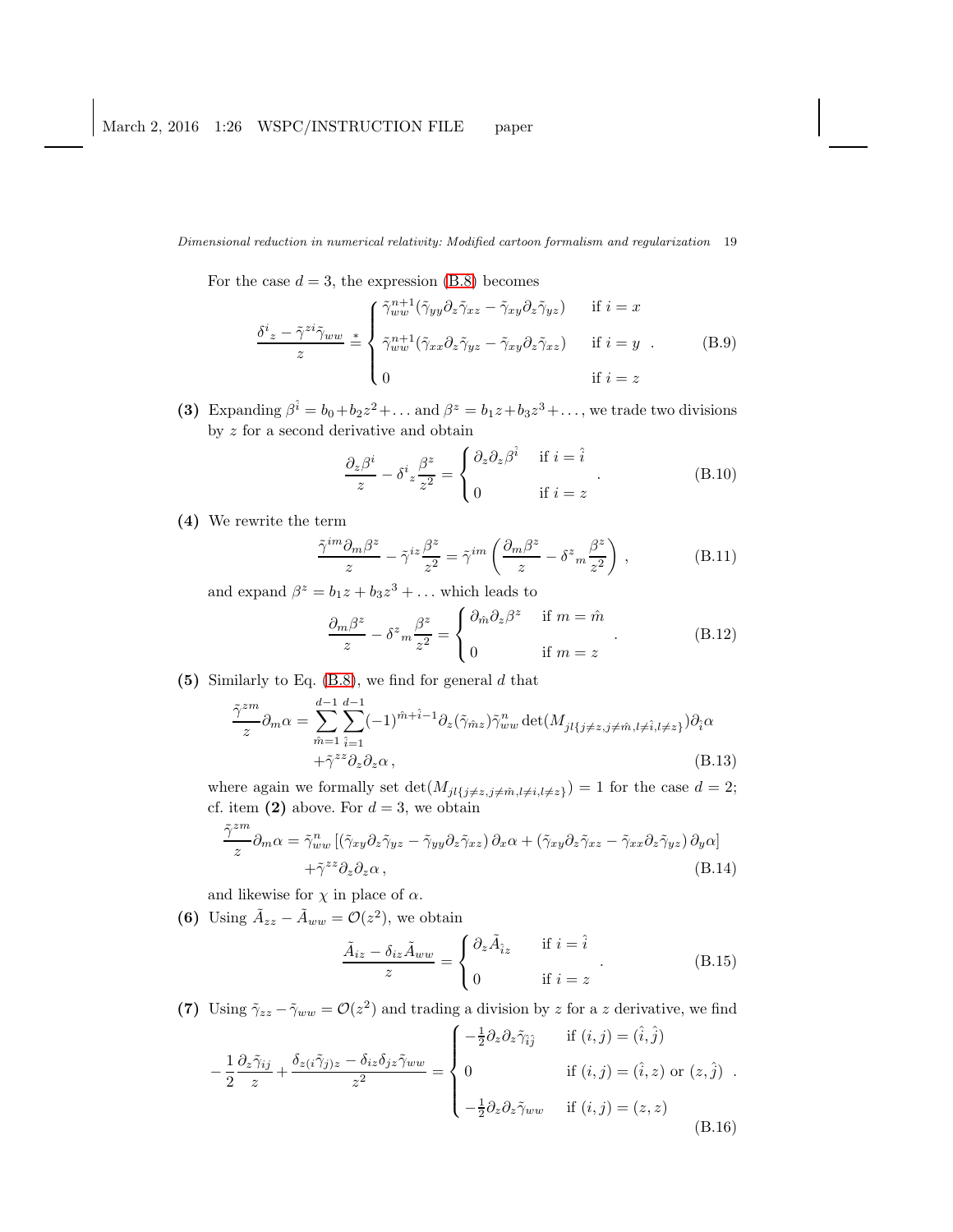(8) Using  $\tilde{\gamma}^{ww}\tilde{\gamma}_{zz} - 1 = \tilde{\gamma}^{ww}(\tilde{\gamma}_{zz} - \gamma_{ww}) = \tilde{\gamma}^{ww}\mathcal{O}(z^2)$  and  $\tilde{\gamma}_{z\hat{i}}/z = \partial_z \tilde{\gamma}_{z\hat{i}}$ , we can rewrite

$$
\frac{\tilde{\gamma}^{ww}\tilde{\gamma}_{z(j}-\delta_{z(j)}}{z}\partial_{i})\tilde{\gamma}_{ww} = \begin{cases} \tilde{\gamma}^{ww}\partial_{z}\tilde{\gamma}_{z(\hat{j}}\partial_{\hat{i}})\tilde{\gamma}_{ww} & \text{if } (i,j) = (\hat{i},\hat{j})\\ 0 & \text{if } (i,j) = (\hat{i},z) \text{ or } (z,\hat{j})\\ 0 & \text{if } (i,j) = (z,z) \end{cases} \tag{B.17}
$$

(9) The term  $(\tilde{\gamma}^{zz}\tilde{\gamma}_{ww} - 1)/z^2$  requires slightly more work and we describe its derivation here in a little more detail. We first rewrite this term in the form

<span id="page-19-1"></span>
$$
\frac{\tilde{\gamma}^{zz}\tilde{\gamma}_{ww}-1}{z^2} = -\tilde{\gamma}^{zz}\frac{\frac{1}{\tilde{\gamma}^{zz}} - \tilde{\gamma}_{ww}}{z^2},\tag{B.18}
$$

and express the inverse metric component  $\tilde{\gamma}^{zz}$  in terms of the corresponding cofactor matrix component and the determinant as

$$
\frac{1}{\tilde{\gamma}^{zz}} = \frac{\det \tilde{\gamma}_{IJ}}{C_{zz}} = \frac{\tilde{\gamma}_{zz} C_{zz}}{C_{zz}} + \frac{\sum_{i=1}^{d-1} \tilde{\gamma}_{zi} C_{zxi}}{C_{zz}}.
$$
(B.19)

Note that these expressions are all valid for arbitrary values of  $z$  and we are not yet using the BSSN condition det  $\tilde{\gamma}_{IJ} = 1$ . We can now plug this relation into Eq. [\(B.18\)](#page-19-1). We then trade divisions by  $z$  for derivatives with respect to  $z$ , bearing in mind that  $\tilde{\gamma}_{zz} = \tilde{\gamma}_{ww} + \mathcal{O}(z^2)$  and find

$$
\frac{\tilde{\gamma}^{zz}\tilde{\gamma}_{ww}-1}{z^2} \stackrel{\ast}{=} \frac{\tilde{\gamma}^{zz}}{2} \left(\partial_z \partial_z \tilde{\gamma}_{ww} - \partial_z \partial_z \tilde{\gamma}_{zz}\right) \tag{B.20}
$$
\n
$$
+ \tilde{\gamma}^{zz} \sum_{\hat{i}=1}^{d-1} \sum_{\hat{j}=1}^{d-1} (-1)^{\hat{i}+\hat{j}} \tilde{\gamma}_{ww}^n \frac{\partial_z \tilde{\gamma}_{\hat{z}\hat{i}} \partial_z \tilde{\gamma}_{\hat{j}z}}{C_{zz}} \det(M_{kl\{k\neq z,k\neq \hat{j},l\neq \hat{i},l\neq z\}}).
$$

Again, we formally set  $\det(M_{jl\{j\neq z,j\neq \hat{m},l\neq i,l\neq z\}}) = 1$  for the case  $d = 2$ ; cf. item (2) above. Finally we use  $1 = \det \tilde{\gamma}_{IJ} \Rightarrow C_{zz} = \tilde{\gamma}^{zz}$  to obtain

$$
\frac{\tilde{\gamma}^{zz}\tilde{\gamma}_{ww}-1}{z^2} \stackrel{\ast}{=} \frac{\tilde{\gamma}^{zz}}{2} (\partial_z \partial_z \tilde{\gamma}_{ww} - \partial_z \partial_z \tilde{\gamma}_{zz}) \qquad (B.21)
$$
\n
$$
+ \sum_{\hat{i}=1}^{d-1} \sum_{\hat{j}=1}^{d-1} (-1)^{\hat{i}+\hat{j}} \tilde{\gamma}_{ww}^n (\partial_z \tilde{\gamma}_{z\hat{i}}) \partial_z \tilde{\gamma}_{z\hat{j}} \det(M_{kl\{k\neq z,k\neq \hat{j},l\neq \hat{i},l\neq z\}}).
$$

For the case  $d = 3$  this reduces to:

$$
\frac{\tilde{\gamma}^{zz}\tilde{\gamma}_{ww}-1}{z^2} \stackrel{\ast}{=} \frac{\tilde{\gamma}^{zz}}{2} \partial_z \partial_z (\tilde{\gamma}_{ww} - \tilde{\gamma}_{zz}) - \tilde{\gamma}_{ww}^n \left[2\tilde{\gamma}_{xy}(\partial_z \tilde{\gamma}_{xz})\partial_z \tilde{\gamma}_{yz} - \tilde{\gamma}_{xx}(\partial_z \tilde{\gamma}_{yz})^2 - \tilde{\gamma}_{yy}(\partial_z \tilde{\gamma}_{xz})^2\right].
$$
\n(B.22)

# <span id="page-19-0"></span>Appendix C. Cartesian components in  $SO(2)$  symmetry

The general case of  $SO(2)$  symmetry requires some modifications to the expressions given in [Appendix A.](#page-15-0) Here we list these necessary changes. Recall that lower case Latin indices with a caret range from  $1, ..., D-3$ , since  $d = D-2$ .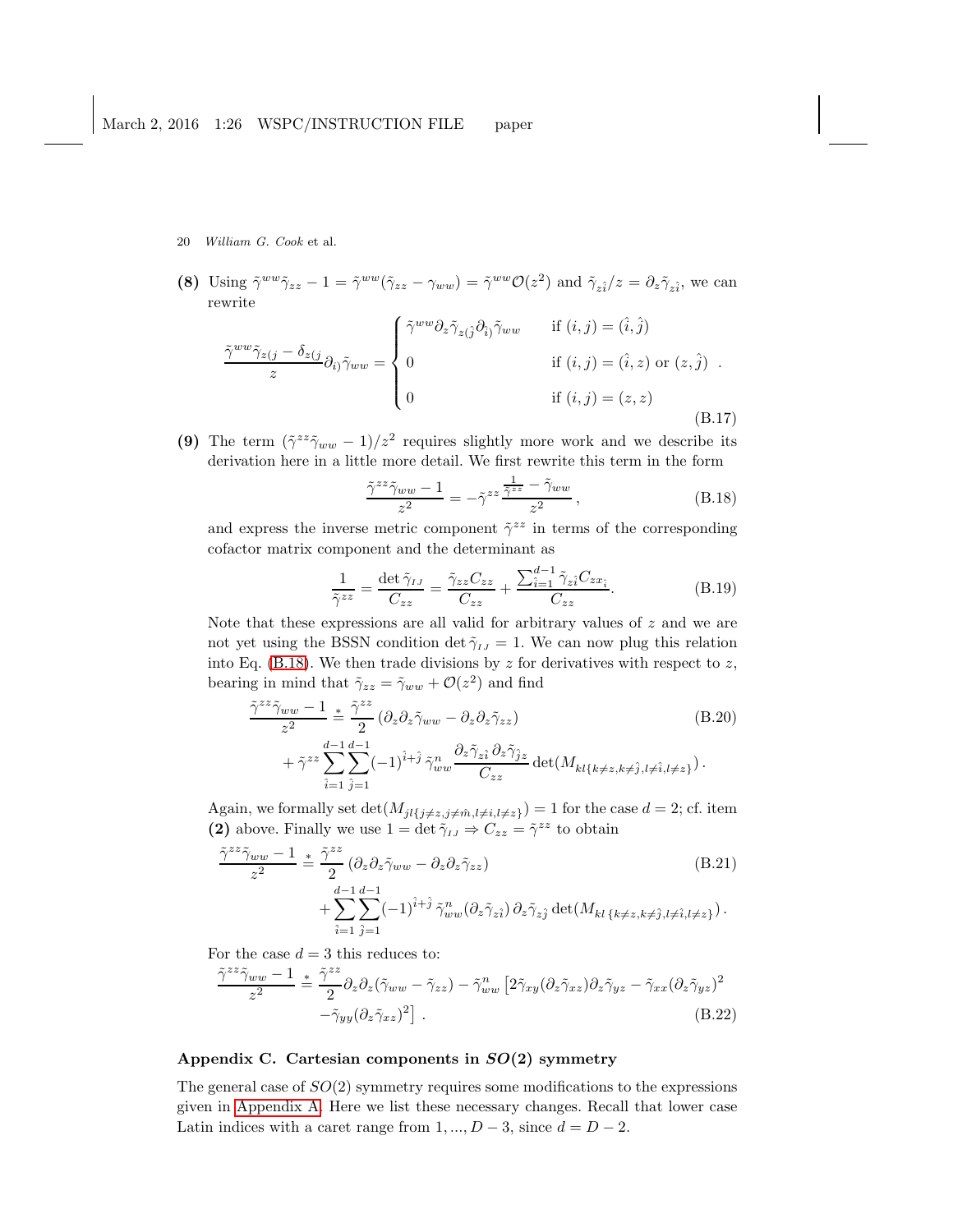The expressions for scalars [\(A.1\)](#page-15-1) and [\(A.2\)](#page-15-1) remain unchanged. For vectors, Eq.  $(A.3)$  no longer holds in  $SO(2)$  symmetry and is replaced by

<span id="page-20-0"></span>
$$
\partial_w V^i = -\delta^i_z \frac{V^w}{z},\tag{C.1}
$$

$$
\partial_i \partial_w V^j = \delta^j{}_z \left( -\frac{\partial_i V^w}{z} + \delta^z{}_i \frac{V^w}{z^2} \right) , \qquad (C.2)
$$

$$
\partial_w \partial_w V^w = \frac{\partial_z V^w}{z} - \frac{V^w}{z^2} \,. \tag{C.3}
$$

For rank two tensors, Eq. [\(A.7\)](#page-15-1) no longer holds. Instead, we have

<span id="page-20-1"></span>
$$
\partial_w T_{\hat{i}\hat{j}} = 0, \tag{C.4}
$$

$$
\partial_w T_{iz} = -\frac{1}{z} T_{iw} - \delta_{zi} \frac{T_{zw}}{z},\tag{C.5}
$$

$$
\partial_w T_{ww} = 2 \frac{T_{zw}}{z},\tag{C.6}
$$

$$
\partial_i \partial_w T_{\hat{i}\hat{j}} = 0, \tag{C.7}
$$
  

$$
\partial_x T_{i+1} + \delta_i \partial_x T_{j+1} + \delta_i T_{j+1} + \delta_i T_{j+1}
$$

$$
\partial_i \partial_w T_{jz} = -\frac{\partial_i T_{jw} + \delta_{zj} \partial_i T_{wz}}{z} + \delta_{iz} \frac{T_{jw} + \delta_{zj} T_{zw}}{z^2}, \tag{C.8}
$$

$$
\partial_i \partial_w T_{ww} = 2 \frac{\partial_i T_{zw}}{z} - 2 \delta_{iz} \frac{T_{zw}}{z^2},\tag{C.9}
$$

$$
\partial_w \partial_w T_{iw} = \frac{\partial_z T_{iw}}{z} - \frac{T_{iw} + 3\delta_{iz} T_{zw}}{z^2} \,. \tag{C.10}
$$

As for the case of  $SO(D-d)$  symmetry the above expressions need to be regularized at  $z = 0$ . For Eqs. [\(C.1-C.3\)](#page-20-0), we note that  $SO(2)$  symmetry implies that vector components  $V^w$  are odd functions of z on the  $w = 0$  hyperplane. Therefore, the regularization of vector components follows the procedure in Eqs. [\(B.7\)](#page-17-2) and [\(B.12\)](#page-18-0).

For the regularization of Eqs. [\(C.4-C.10\)](#page-20-1), note that components of type  $T_{\hat{i}w}$ behave like vector components, that is they are odd functions of z. The component  $T_{zw}$ , on the other hand, has to vanish at  $z = 0$  and must be an even function of z. The latter can be seen by contracting  $T_{\mu\nu}$  with two vectors pointing in the w and  $z$  direction respectively. The result must be a scalar which satisfies the symmetry and is therefore even. Together with the fact that  $z$  and  $w$  components of vectors are odd this then implies that  $T_{zw}$  is even.

Combining these relations with those previously discussed in [Appendix](#page-16-0) B, we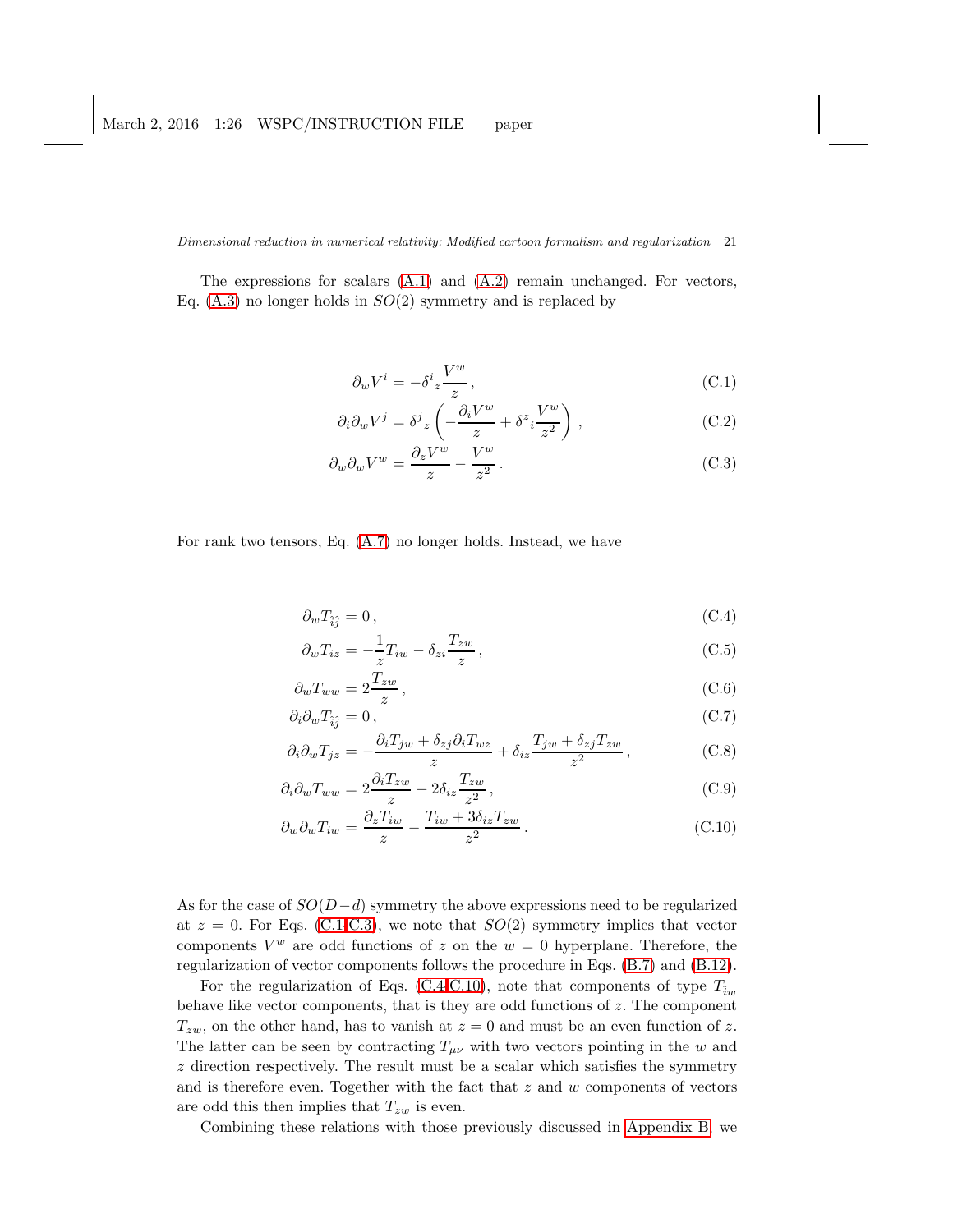obtain the following regularized terms specific to the case of SO(2) symmetry.

$$
\frac{V^w}{z} \stackrel{*}{=} \partial_z V^w \,, \tag{C.11}
$$

$$
-\frac{\partial_i V^w}{z} + \delta^z i \frac{V^w}{z^2} \stackrel{*}{=} \begin{cases} -\partial_i \partial_z V^w & \text{if } i = \hat{i} \\ 0 & \text{if } i = z \end{cases}, \tag{C.12}
$$

$$
-\frac{T_{iw}}{z} - \delta_{zi} \frac{T_{zw}}{z} \stackrel{*}{=} \begin{cases} -\partial_z T_{iw} & \text{if } i = \hat{i} \\ 0 & \text{if } i = z \end{cases}, \tag{C.13}
$$

$$
-\frac{\partial_i T_{jw} + \delta_{jz}\partial_i T_{wz}}{z} + \delta_{iz} \frac{T_{jw} + \delta_{zj} T_{zw}}{z^2} \stackrel{*}{=} \begin{cases}\n-\partial_i \partial_z T_{jw} & \text{if } (i, j) = (\hat{i}, \hat{j}) \\
0 & \text{if } (i, j) = (z, \hat{j}) \text{ or } (\hat{i}, z) \\
-\partial_z \partial_z T_{wz} & \text{if } (i, j) = (z, z)\n\end{cases}
$$
\n(C.14)

$$
2\frac{\partial_i T_{zw}}{z} - 2\delta_{iz}\frac{T_{zw}}{z^2} \stackrel{*}{=} \begin{cases} 0 & \text{if } i = \hat{i} \\ \partial_z \partial_z T_{zw} & \text{if } i = z \end{cases}, \tag{C.15}
$$

$$
\frac{\partial_z T_{iw}}{z} - \frac{T_{iw} + 3\delta_{iz}T_{zw}}{z^2} \stackrel{*}{=} \begin{cases} 0 & \text{if } i = \hat{i} \\ -\partial_z \partial_z T_{zw} & \text{if } i = z \end{cases} . \tag{C.16}
$$

Finally, we list for completeness the regularization of Eqs. [\(A.2\)](#page-15-1), [\(A.5\)](#page-15-1), [\(A.6\)](#page-15-1), [\(A.9\)](#page-15-1), [\(A.10\)](#page-15-1) and [\(A.11\)](#page-15-1) expressed here in terms of generic vector and tensor fields rather than the BSSN variables,

$$
\frac{\partial_z \psi}{z} \stackrel{*}{=} \partial_z \partial_z \psi \,, \tag{C.17}
$$

$$
\frac{V^z}{z} \stackrel{*}{=} \partial_z V^z \,, \tag{C.18}
$$

$$
\frac{\partial_i V^z}{z} - \delta^z i \frac{V^z}{z^2} \stackrel{*}{=} \begin{cases} \partial_i \partial_z V^z & \text{if } i = \hat{i} \\ 0 & \text{if } i = z \end{cases}, \tag{C.19}
$$

$$
\frac{\partial_z V^i}{z} - \delta^i z \frac{V^z}{z^2} \stackrel{*}{=} \begin{cases} \partial_z \partial_z V^i & \text{if } i = \hat{i} \\ 0 & \text{if } i = z \end{cases}, \tag{C.20}
$$

$$
\frac{T_{zz} - T_{ww}}{z^2} \stackrel{*}{=} \frac{1}{2} \partial_z \partial_z (T_{zz} - T_{ww}), \qquad (C.21)
$$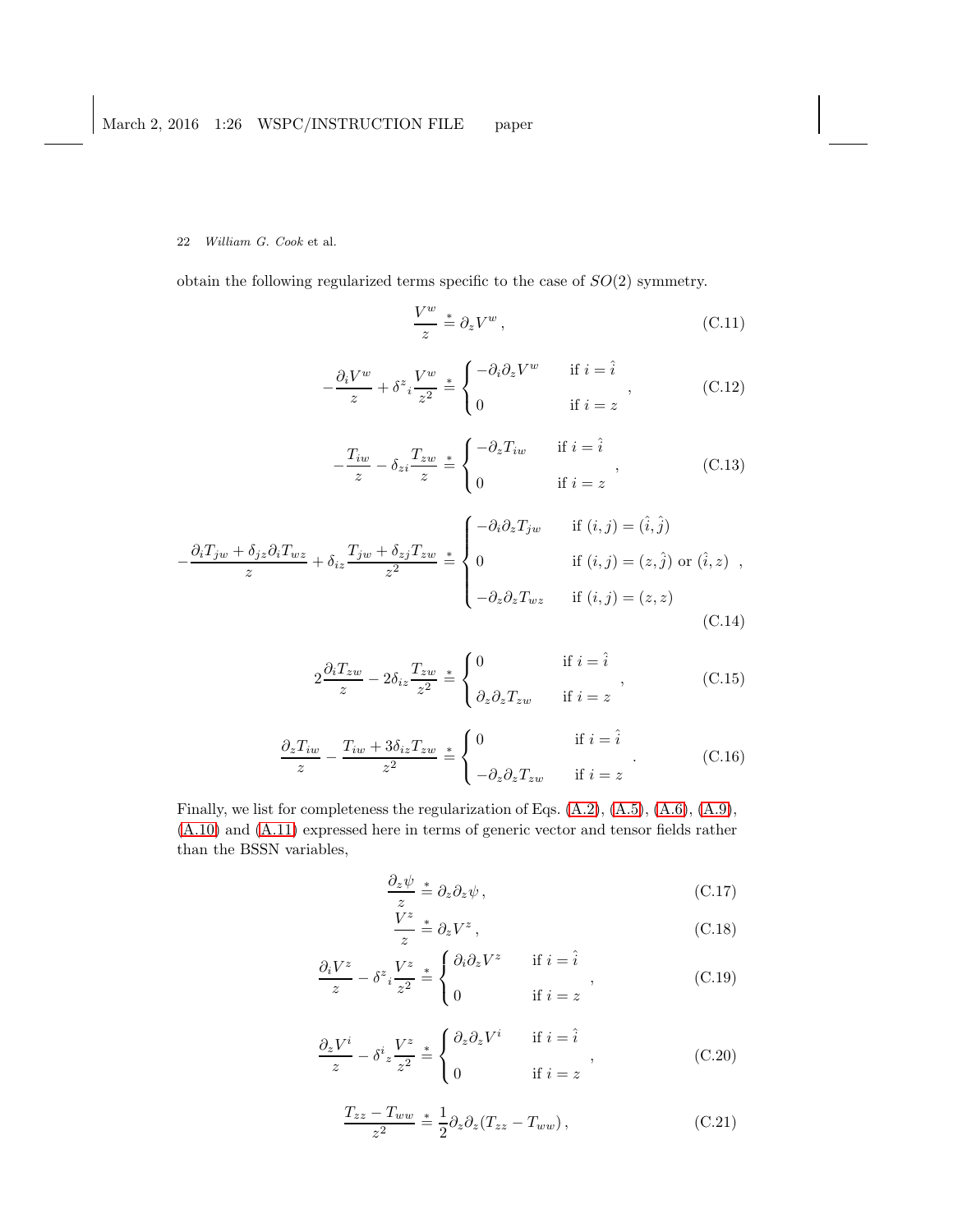$$
\frac{\partial_z T_{ww}}{z} \stackrel{*}{=} \partial_z \partial_z T_{ww} \,, \tag{C.22}
$$

$$
\frac{T_{iz} - \delta_{iz} T_{ww}}{z} \stackrel{*}{=} \begin{cases} \partial_z T_{iz} & \text{if } i = \hat{i} \\ 0 & \text{if } i = z \end{cases} \tag{C.23}
$$

$$
\frac{\partial_i T_{jz} - \delta_{jz} \partial_i T_{ww}}{z} - \delta_{iz} \frac{T_{jz} - \delta_{jz} T_{ww}}{z^2} \stackrel{*}{=} \begin{cases} \partial_i \partial_z T_{jz} & \text{if } (i, j) = (\hat{i}, \hat{j}) \\ 0 & \text{if } (i, j) = (\hat{i}, z) \text{ or } (z, \hat{j}) \\ \frac{\partial_z \partial_z (T_{zz} - T_{ww})}{2} & \text{if } (i, j) = (z, z) \end{cases}
$$
(C.24)

$$
\frac{\partial_z T_{ij}}{z} - \frac{\delta_{iz} T_{jz} + \delta_{jz} T_{iz} - 2\delta_{iz}\delta_{jz} T_{ww}}{z^2} \stackrel{*}{=} \begin{cases} \partial_z \partial_z T_{ij} & \text{if } (i, j) = (\hat{i}, \hat{j}) \\ 0 & \text{if } (i, j) = (\hat{i}, z) \text{ or } (z, \hat{j}) \\ \partial_z \partial_z T_{ww} & \text{if } (i, j) = (z, z) \end{cases}
$$
(C.25)

### <span id="page-22-0"></span>References

- <span id="page-22-1"></span>1. F. Pretorius, Class. Quantum Grav. 22 (2005) 425, [gr-qc/0407110.](http://arxiv.org/abs/gr-qc/0407110)
- <span id="page-22-2"></span>2. B. . Abbott et al., Phys. Rev. Lett. 116 (2016) 061102, [arXiv:1602.03837](http://arxiv.org/abs/1602.03837) [gr-qc].
- <span id="page-22-3"></span>3. J. S. Read et al., Phys. Rev. D 88 (2013) 044042, [arXiv:1306.4065](http://arxiv.org/abs/1306.4065) [gr-qc].
- <span id="page-22-4"></span>4. I. Hinder et al., Class. Quant. Grav. 31 (2014) 025012, [arXiv:1307.5307](http://arxiv.org/abs/1307.5307) [gr-qc].
- 5. F. Pretorius, Phys. Rev. Lett. 95 (2005) 121101, [gr-qc/0507014.](http://arxiv.org/abs/gr-qc/0507014)
- 6. J. G. Baker, J. Centrella, D.-I. Choi, M. Koppitz and J. van Meter, Phys. Rev. Lett. 96 (2006) 111102, [gr-qc/0511103.](http://arxiv.org/abs/gr-qc/0511103)
- <span id="page-22-5"></span>7. M. Campanelli, C. O. Lousto, P. Marronetti and Y. Zlochower, Phys. Rev. Lett. 96 (2006) 111101, [gr-qc/0511048.](http://arxiv.org/abs/gr-qc/0511048)
- <span id="page-22-6"></span>8. V. Cardoso, L. Gualtieri, C. Herdeiro and U. Sperhake, Living Rev. Relativity 18 (2015) 1, [arXiv:1409.0014](http://arxiv.org/abs/1409.0014) [gr-qc].
- <span id="page-22-7"></span>9. R. Emparan and H. S. Reall, Living Reviews in Relativity 11 (2008) http://www.livingreviews.org/lrr-2008-6.
- <span id="page-22-16"></span><span id="page-22-8"></span>10. R. C. Myers and M. J. Perry, Annals Phys. 172 (1986) 304.
- <span id="page-22-9"></span>11. M. Shibata and H. Yoshino, Phys. Rev. D 81 (2010) 021501, [arXiv:0912.3606](http://arxiv.org/abs/0912.3606) [gr-qc].
- <span id="page-22-10"></span>12. M. Shibata and H. Yoshino, Phys. Rev. D 81 (2010) 104035, [arXiv:1004.4970](http://arxiv.org/abs/1004.4970) [gr-qc].
- <span id="page-22-11"></span>13. R. Gregory and R. Laflamme, Phys. Rev. Lett. 70 (1993) 2837, [hep-th/9301052.](http://arxiv.org/abs/hep-th/9301052)
- <span id="page-22-12"></span>14. L. Lehner and F. Pretorius (2011) [arXiv:1106.5184](http://arxiv.org/abs/1106.5184) [gr-qc].
- 15. P. Figueras, M. Kunesch and S. Tunyasuvunakool, Phys. Rev. Lett. 116 (2016) 071102, [arXiv:1512.04532](http://arxiv.org/abs/1512.04532) [hep-th].
- <span id="page-22-13"></span>16. J. E. Santos and B. Way, Phys. Rev. Lett. 114 (2015) 221101, [arXiv:1503.00721](http://arxiv.org/abs/1503.00721) [hepth].
- <span id="page-22-14"></span>17. H. Bantilan, F. Pretorius and S. S. Gubser, Phys. Rev. D 85 (2012) 084038, [arXiv:1201.2132](http://arxiv.org/abs/1201.2132) [hep-th].
- <span id="page-22-15"></span>18. P. M. Chesler and L. G. Yaffe, JHEP 1407 (2014) 086, [arXiv:1309.1439](http://arxiv.org/abs/1309.1439) [hep-th].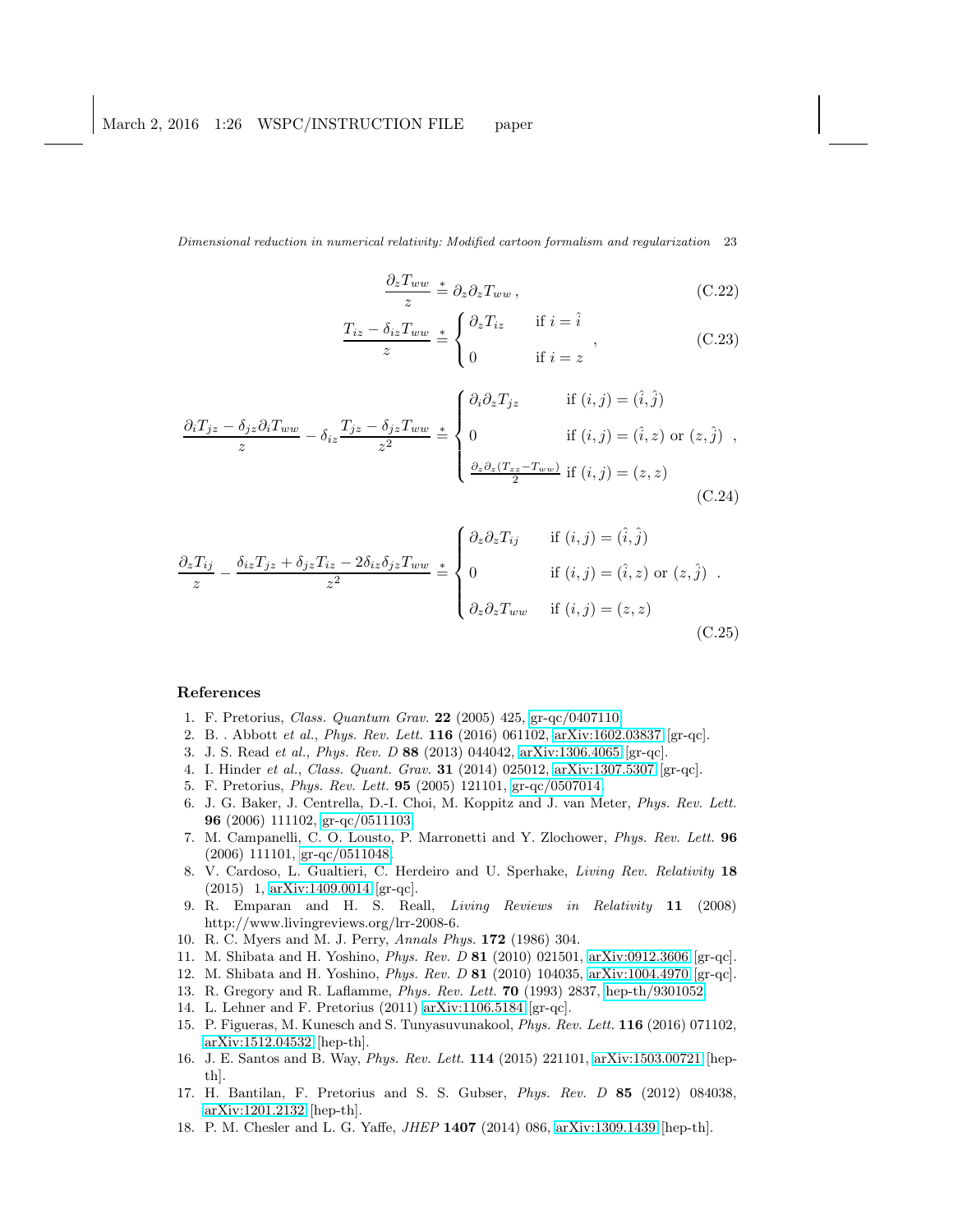- 19. H. Bantilan and P. Romatschke, Phys. Rev. Lett. 114 (2015) 081601, [arXiv:1410.4799](http://arxiv.org/abs/1410.4799) [hep-th].
- 20. S. S. Gubser and W. van der Schee, JHEP 01 (2015) 028, [arXiv:1410.7408](http://arxiv.org/abs/1410.7408) [hep-th].
- <span id="page-23-0"></span>21. P. M. Chesler, Phys. Rev. Lett. 115 (2015) 241602, [arXiv:1506.02209](http://arxiv.org/abs/1506.02209) [hep-th].
- 22. A. Buchel, M. P. Heller and R. C. Myers, Phys. Rev. Lett. 114 (2015) 251601, [arXiv:1503.07114](http://arxiv.org/abs/1503.07114) [hep-th].
- <span id="page-23-1"></span>23. I. Antoniadis, Phys. Lett. B 246 (1990) 377.
- 24. I. Antoniadis, N. Arkani-Hamed, S. Dimopoulos and G. R. Dvali, Phys. Lett. B 436 (1998) 257, [hep-ph/9804398.](http://arxiv.org/abs/hep-ph/9804398)
- <span id="page-23-2"></span>25. N. Arkani-Hamed, S. Dimopoulos and G. R. Dvali, Phys. Lett. B 429 (1998) 263, [hep-ph/9803315.](http://arxiv.org/abs/hep-ph/9803315)
- <span id="page-23-4"></span><span id="page-23-3"></span>26. L. Randall and R. Sundrum, Phys. Rev. Lett. 83 (1999) 3370, [hep-ph/9905221.](http://arxiv.org/abs/hep-ph/9905221)
- <span id="page-23-5"></span>27. L. Randall and R. Sundrum, Phys. Rev. Lett. 83 (1999) 4690, [hep-th/9906064.](http://arxiv.org/abs/hep-th/9906064)
- 28. T. Banks and W. Fischler (1999) [hep-th/9906038.](http://arxiv.org/abs/hep-th/9906038)
- <span id="page-23-6"></span>29. S. Dimopoulos and G. Landsberg, Phys. Rev. Lett. 87 (2001) 161602, [hep-th/0106295.](http://arxiv.org/abs/hep-th/0106295)
- <span id="page-23-7"></span>30. S. B. Giddings and S. Thomas, Phys. Rev. D 65 (2002) 056010, [hep-ph/0106219.](http://arxiv.org/abs/hep-ph/0106219)
- 31. U. Sperhake, V. Cardoso, F. Pretorius, E. Berti and J. A. González, Phys. Rev. Lett. 101 (2008) 161101, [arXiv:0806.1738](http://arxiv.org/abs/0806.1738) [gr-qc].
- 32. M. Shibata, H. Okawa and T. Yamamoto, Phys. Rev. D 78 (2008) 101501(R), [arXiv:0810.4735](http://arxiv.org/abs/0810.4735) [gr-qc].
- 33. M. W. Choptuik and F. Pretorius, Phys. Rev. Lett. 104 (2010) 111101, [arXiv:0908.1780](http://arxiv.org/abs/0908.1780) [gr-qc].
- 34. U. Sperhake, V. Cardoso, F. Pretorius, E. Berti, T. Hinderer and N. Yunes, Phys. Rev. Lett. 103 (2009) 131102, [arXiv:0907.1252](http://arxiv.org/abs/0907.1252) [gr-qc].
- 35. W. E. East and F. Pretorius, Phys. Rev. Lett. 110 (2013) 101101, [arXiv:1210.0443](http://arxiv.org/abs/1210.0443)  $\left[\text{gr-qc}\right]$ .
- 36. L. Rezzolla and K. Takami, Class. Quant. Grav. 30 (2013) 012001, [arXiv:1209.6138](http://arxiv.org/abs/1209.6138) [gr-qc].
- 37. U. Sperhake, E. Berti, V. Cardoso and F. Pretorius, Phys. Rev. Lett. 111 (2013) 041101, [arXiv:1211.6114](http://arxiv.org/abs/1211.6114) [gr-qc].
- <span id="page-23-8"></span>38. J. Healy, I. Ruchlin and C. O. Lousto (2015) [arXiv:1506.06153](http://arxiv.org/abs/1506.06153) [gr-qc].
- <span id="page-23-9"></span>39. U. Sperhake, E. Berti, V. Cardoso and F. Pretorius (2015) [arXiv:1511.08209](http://arxiv.org/abs/1511.08209) [gr-qc].
- 40. H. Witek, M. Zilhão, L. Gualtieri, V. Cardoso, C. Herdeiro, A. Nerozzi and U. Sperhake, *Phys. Rev. D* 82 (2010) 104014, [arXiv:1006.3081](http://arxiv.org/abs/1006.3081) [gr-qc].
- 41. H. Witek, V. Cardoso, L. Gualtieri, C. Herdeiro, U. Sperhake and M. Zilhão, Phys. *Rev. D* 83 (2011) 044017,  $arXiv:1011.0742$  [gr-qc].
- <span id="page-23-17"></span>42. H. Okawa, K.-i. Nakao and M. Shibata, Phys. Rev. D 83 (2011) 121501, [arXiv:1105.3331](http://arxiv.org/abs/1105.3331) [gr-qc].
- <span id="page-23-10"></span>43. H. Witek, H. Okawa, V. Cardoso, L. Gualtieri, C. Herdeiro, M. Shibata, U. Sperhake and M. Zilhão, *Phys. Rev. D* 90 (2014) 084014, [arXiv:1406.2703](http://arxiv.org/abs/1406.2703) [gr-qc].
- <span id="page-23-18"></span><span id="page-23-11"></span>44. R. Geroch, J. Math. Phys. 12 (1970) 918.
- 45. M. Zilh˜ao, H. Witek, U. Sperhake, V. Cardoso, L. Gualtieri, C. Herdeiro and A. Nerozzi, Phys. Rev. D 81 (2010) 084052, [arXiv:1001.2302](http://arxiv.org/abs/1001.2302) [gr-qc].
- <span id="page-23-12"></span>46. M. Zilhão, New frontiers in Numerical Relativity, PhD thesis, University of Porto (2012). [arXiv:1301.1509](http://arxiv.org/abs/1301.1509) [gr-qc].
- <span id="page-23-13"></span>47. M. Alcubierre, S. Brandt, B. Brügmann, D. Holz, E. Seidel, R. Takahashi and J. Thornburg, Int. J. Mod. Phys. D 10 (2001) 273, [gr-qc/9908012.](http://arxiv.org/abs/gr-qc/9908012)
- <span id="page-23-15"></span><span id="page-23-14"></span>48. H. Yoshino and M. Shibata, Prog.Theor.Phys.Suppl. 189 (2011) 269.
- <span id="page-23-16"></span>49. H. Yoshino and M. Shibata, *Prog. Theor. Phys. Suppl.* **190** (2011) 282.
- 50. M. Shibata and T. Nakamura, Phys. Rev. D 52 (1995) 5428.